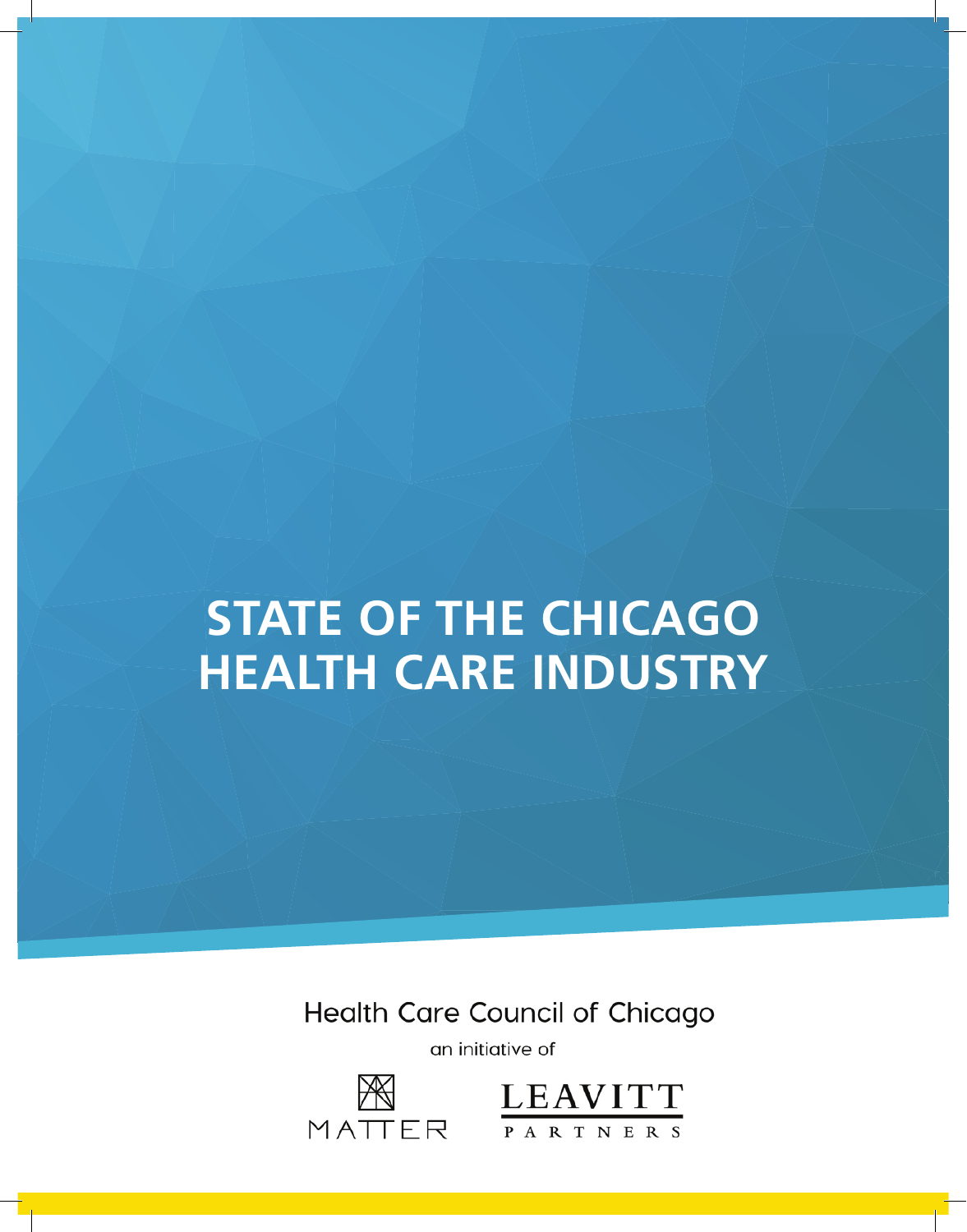| Political and Economic Climate          | 3         |
|-----------------------------------------|-----------|
| Overview of Sections                    | 4         |
|                                         |           |
| Providers                               | 5         |
| Commercial Health Insurance             | 7         |
| Illinois Medicaid Managed Care          | 8         |
| Digital Health                          | 10        |
| Medical Device and Technology           | 12        |
| Life Sciences                           | 13        |
| Associations                            | 14        |
|                                         |           |
| Medical Education                       | 15        |
| Health Care Vocational Training         | 15        |
|                                         | <b>16</b> |
| Merger and Acquisition (M&A) Activity   | 16        |
| Providers                               | 17        |
| Payers                                  | 17        |
| Medical Device and Technology           | 17        |
| Life Sciences                           | 17        |
| Nontraditional Entrants                 | 18        |
| Chicago Capital Stock                   | 18        |
| Private Equity                          | 18        |
| Venture Capital                         | 18        |
| Capital Allocation                      | 18        |
| <b>Investor Expectations</b>            | 18        |
| Increasing Chicago Investment Potential | 20        |
|                                         |           |
| Corporate Innovation                    | 24        |
| Innovation Hubs                         | 24        |
| Incubators and Accelerators             | 24        |
|                                         |           |
| Economic Environment                    | 26        |
| Social Determinants                     | 26        |
| Health System Access                    | 27        |
| Disease Prevalence                      | 27        |
|                                         |           |
|                                         |           |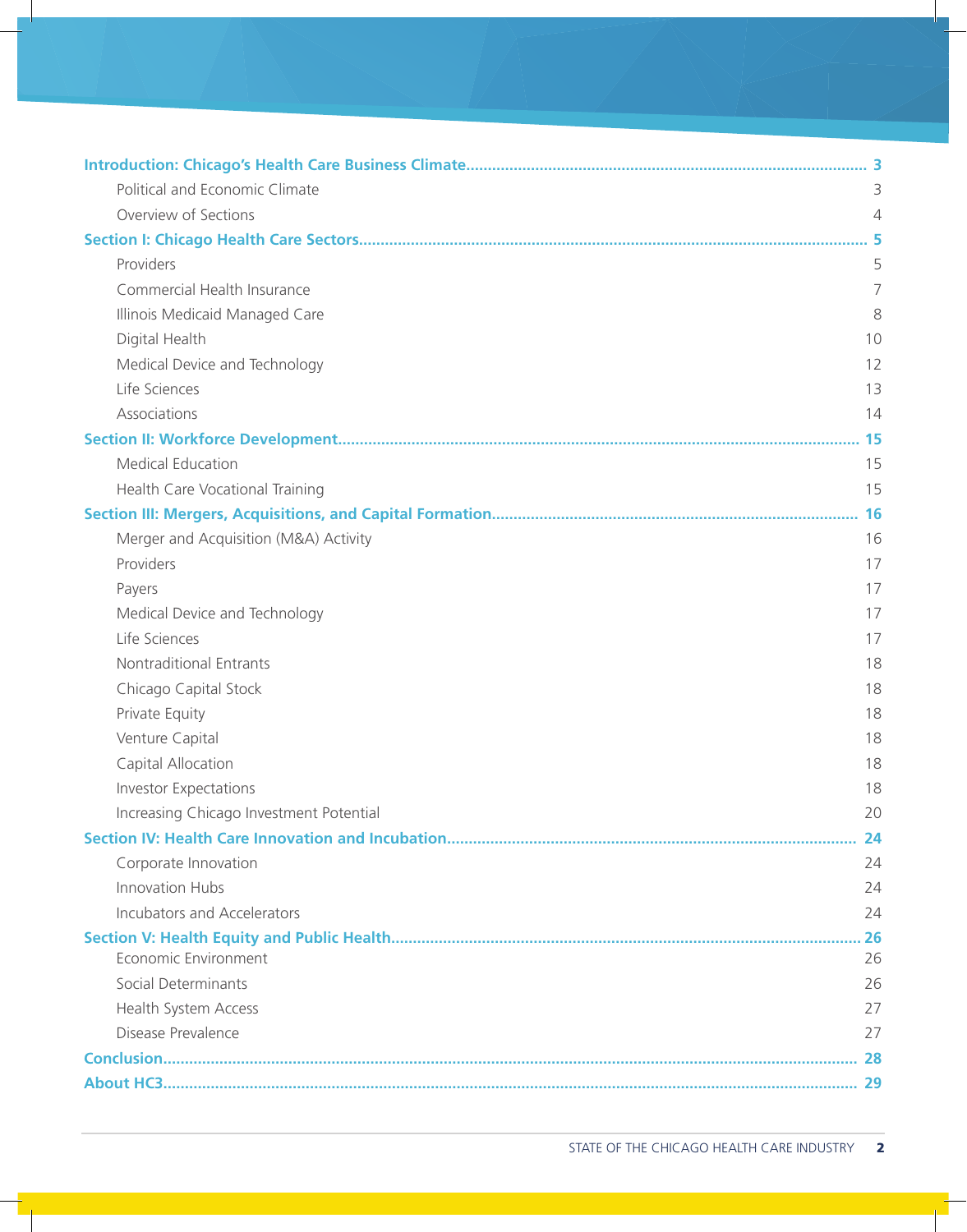# INTRODUCTION: CHICAGO'S HEALTH CARE BUSINESS CLIMATE

Historically bolstered by its proximity to the Great Lakes and railroad infrastructure, Chicago has long operated as the crossroads of American commerce, and much of the country's historic trade has graced the terrain of the Windy City. Unsurprisingly, Chicago's history is replete with manufacturing and transportation expansion, spawning new enterprises and industries across a wide swath of fields. Although the nature of these industries continues to evolve, Chicago's entrepreneurial spirit has maintained an inventive identity, especially in the areas of health care, technology, and molecular science. Headquartered in Chicago are leading academic medical centers, medical device manufacturers, health care information technology (HIT) companies, and pharmaceutical innovators.

For this report, we define Chicago proper and the outlying areas commonly referred to as "Chicagoland" (including the city of Chicago and the surrounding counties of Cook, DeKalb, DuPage, Grundy, Kane, Kankakee, Kendall, Lake, McHenry, and Will) as 'Chicago'. Although this expansive geographic footprint contains varied communities and neighborhoods, they are bound together by their proximity to Chicago and its unique role in American industry.

# POLITICAL AND ECONOMIC CLIMATE

Part of Chicago's emerging role as a health care hub can be attributed to the political and economic climate of the past several years. However, political and economic challenges that are germane to Illinois have started to introduce unique pressures on this progress. Having been stymied by political impasse, the State of Illinois passed its first budget in three years in July 2017, having accrued an additional \$6 billion in debt over the span of the last fiscal year alone. Prior to July, spending had continued at levels set by the 2014 budget, when revenues were higher. These spending rates—coupled with the impasse—ushered in an era of economic instability. And, until the July 2017 budget was passed, Illinois was on track to become the first state to have its credit rating downgraded to "junk" status.

The budget impasse drastically affected many components of day-to-day life, including public schools, social services, and health care. *The Chicago Tribune* reported that in June 2017, a federal judge ordered the state to start paying \$293 million towards monthly Medicaid receivables and an additional \$1 billion over the next year to pay down \$3 billion in overdue payments to providers. In Chicago alone, hospitals that serve Medicaid patients are owed an estimated \$10 – \$32 million *each*. 2 With claims still awaiting payment, hospital executives have had to make drastic cuts, stall payments to vendors, and delay upgrading facilities and equipment.

Despite the tumultuous political and reimbursement climate, Chicago's health care industry—mirroring the rest of the U.S.— comprises an estimated 12.2 percent of Chicago's total economic production, or \$69.7 billion in combined health care services-related Gross Regional Products (GRP) in 2016.<sup>3,4</sup> Chicago, itself, is home to more than 26,000 health care-related companies and over 600,000 health care-related employees, with many workers and consumers relying on this growing sector.

### EXHIBIT 1: ESTIMATED IMPACT OF ILLINOIS HOSPITALS' SPENDING AND EMPLOYMENT5

|                 | <b>Direct Impact</b><br>(\$Billion) | <b>Indirect Impact</b><br>(SBillion) | <b>Total</b><br>(\$Billion) |
|-----------------|-------------------------------------|--------------------------------------|-----------------------------|
| Payroll         | \$16.9                              | \$23.9                               | \$40.8                      |
| <b>Supplies</b> | \$17.0                              | \$23.9                               | \$40.9                      |
| Capital         | \$3.0                               | \$4.1                                | \$7.1                       |
| Total:          | \$36.9                              | \$51.9                               | \$88.8                      |

| <b>Direct Jobs</b> | <b>Indirect Jobs</b> | Notal   |
|--------------------|----------------------|---------|
| 201,828            | 290,995              | 492,823 |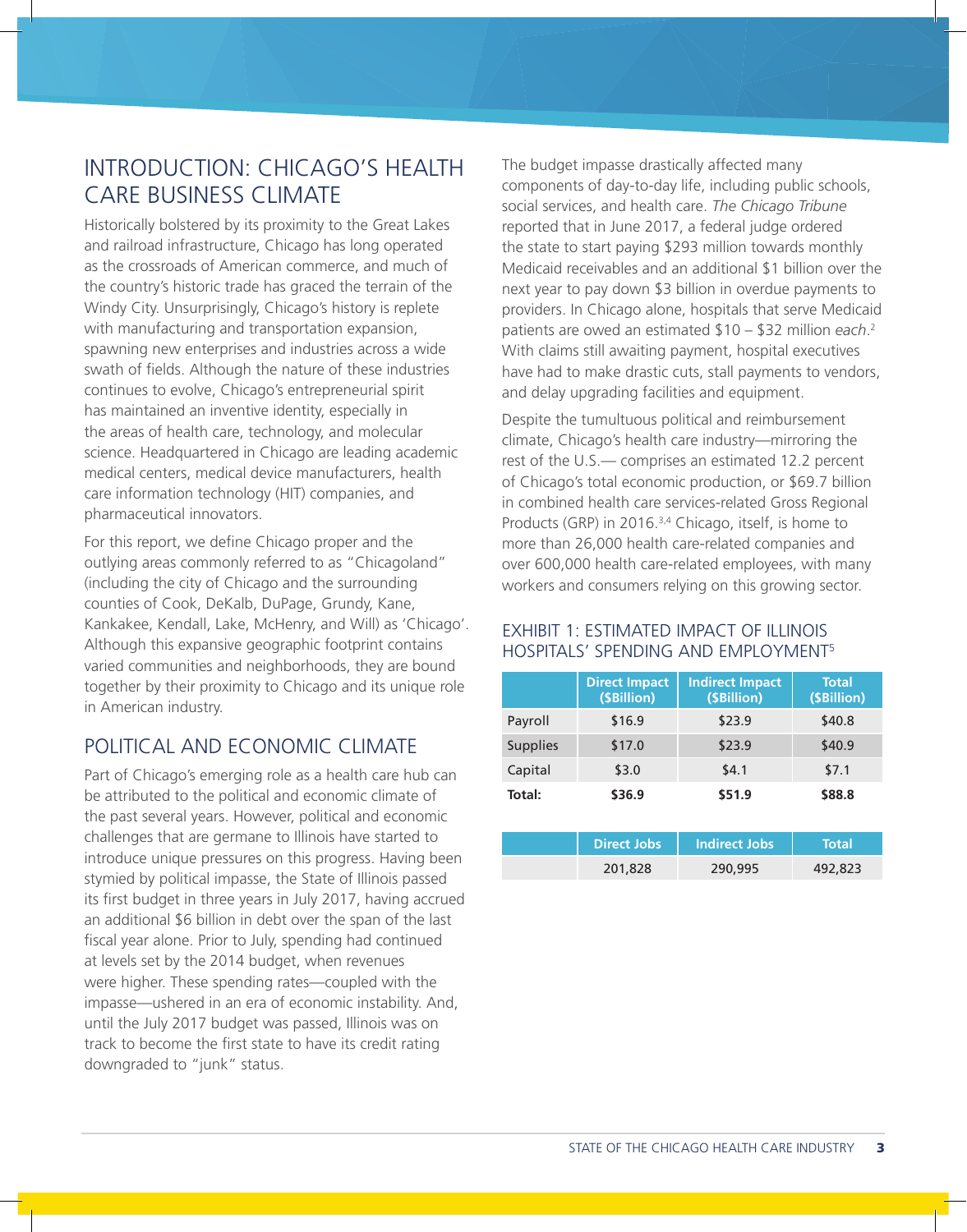# OVERVIEW OF SECTIONS

This report aims to capture the multi-faceted aspects of Chicago's health care industry. Although it is not exhaustive, we hope that this analysis will provide a useful overview for health care professionals, industry leaders, policy makers, and others invested in Chicago's health care sector. We have outlined this report in five sections:

#### **Section I: Chicago Health Care Sectors**

This section evaluates the health care industry through its sectors (i.e., providers, commercial health insurance, Illinois Medicaid managed care, digital health, medical devices and technologies, life sciences, and associations). Understanding the background, trends, and recent milestones in each of these sectors provides context to Chicago's overall health care landscape.

#### **Section II: Workforce Development**

Here we address medical education and vocational training. Chicago is home to numerous teaching hospitals and has a strong vocational ecosystem, providing training for a breadth of health care workers. Medical education in Chicago brings energy, academic rigor and funding, and a steady workforce pipeline of physicians, nurses, technicians, and other health care workers.

#### **Section III: Capital Formation**

This section examines Chicago's health care industry through the lens of mergers and acquisitions (M&As), capital formation, and investment. It also reports intelligence gathered through HC3 interviews of more than a dozen Chicago-based venture and private equity firms.

#### **Section IV: Health Care Innovation and Incubation**

Chicago's entrepreneurial spirit is most apparent in its innovation hubs, incubators, and accelerators. The driving motivation of these entities is to hasten innovation and develop solutions for tomorrow's challenges. Corporate investors are forging partnerships with Chicago's academic medical centers and research hubs, providing the opportunity for universities and industry to collaborate on scientific development. Incubators and accelerators located in Chicago help health care startups connect with the resources and capital needed to bring their solutions to market.

### **Section V: Health Equity and Public Health**

Any analysis of Chicago's health care industry would be incomplete without addressing the health of its citizens. A major challenge to industry and political leadership lies in connecting Chicago's most vulnerable inhabitants with key social and medical services. A 2016 public health initiative, Healthy Chicago 2.0, outlines a plan for improving environmental conditions and reducing health inequity.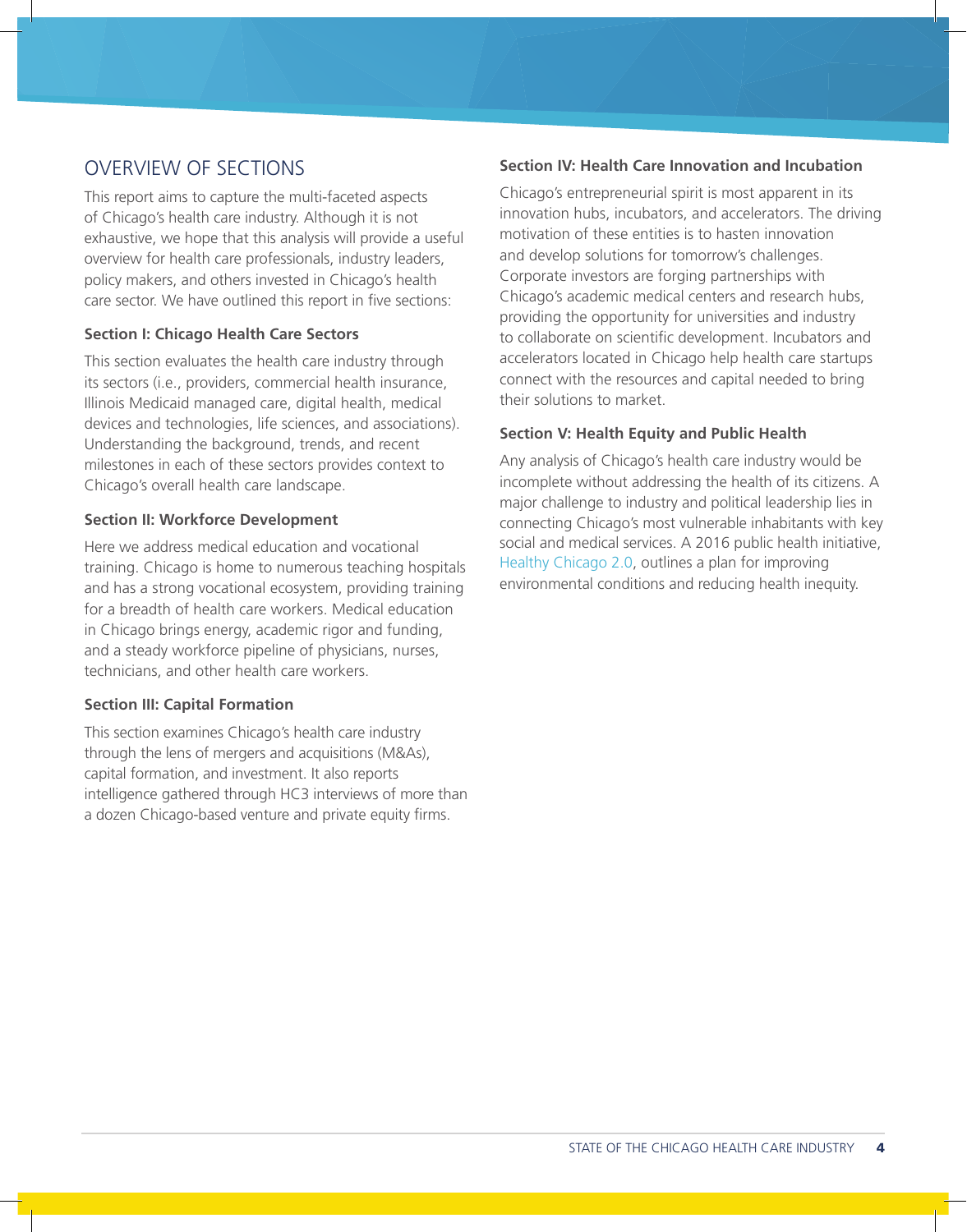# SECTION I: CHICAGO HEALTH CARE SECTORS

Chicago's diverse and growing health care ecosystem is a critical element to the city's evolving future. Driving innovation and contributing to Chicago's economic development are companies that generate services provided outside of Chicago and core clinical services provided within the city, including services rendered by hospitals, primary care, specialty care, behavioral health, health insurance plans, and employers.

#### **PROVIDERS**

Provider systems are integral to Chicago's health care ecosystem, and the escalating competition between these organizations is changing the health care landscape in the area. With six accredited academic medical centers and 95 hospitals,<sup>6</sup> Chicago has a large number of health care professionals: 2,260 family and general practitioners, over 8,200 hospital-based professionals, and 17,900 specialty physicians.<sup>7</sup> High-ranking facilities in U.S. News & World Report's 2017 annual review include a number of Chicago entities: Northwestern Memorial Hospital, ranked thirteenth overall in the nation; Shirley Ryan AbilityLab (formerly Rehabilitation Institute of Chicago), ranked first in rehabilitation; Rush University Medical Center, ranked fifth nationally for orthopedics; and Ann & Robert H. Lurie Children's Hospital, tied for seventh in children's hospitals. Rush University's Doctor of Nursing Practice (DNP) program was also ranked fourth in the nation.

In recent years, there has been an increase of proposed mergers as various clinical entities have sought to expand their market share. In Chicago, there is a plurality of hospitals with smaller market share, establishing benefits to consolidation.<sup>8</sup>

There has also been a shift in physician practice ownership. Chicago's physician community is experiencing the same pressures found among their national counterparts, namely, the financial and technical challenges of running a modern medical practice; regulatory and market movement toward populationbased contracting arrangements; and changing preferences of younger physicians seeking larger practice

#### EXHIBIT 2: AVERAGE NUMBER OF PHYSICIANS BY GROUP SIZE IN CHICAGO



STATE OF THE CHICAGO HEALTH CARE INDUSTRY 5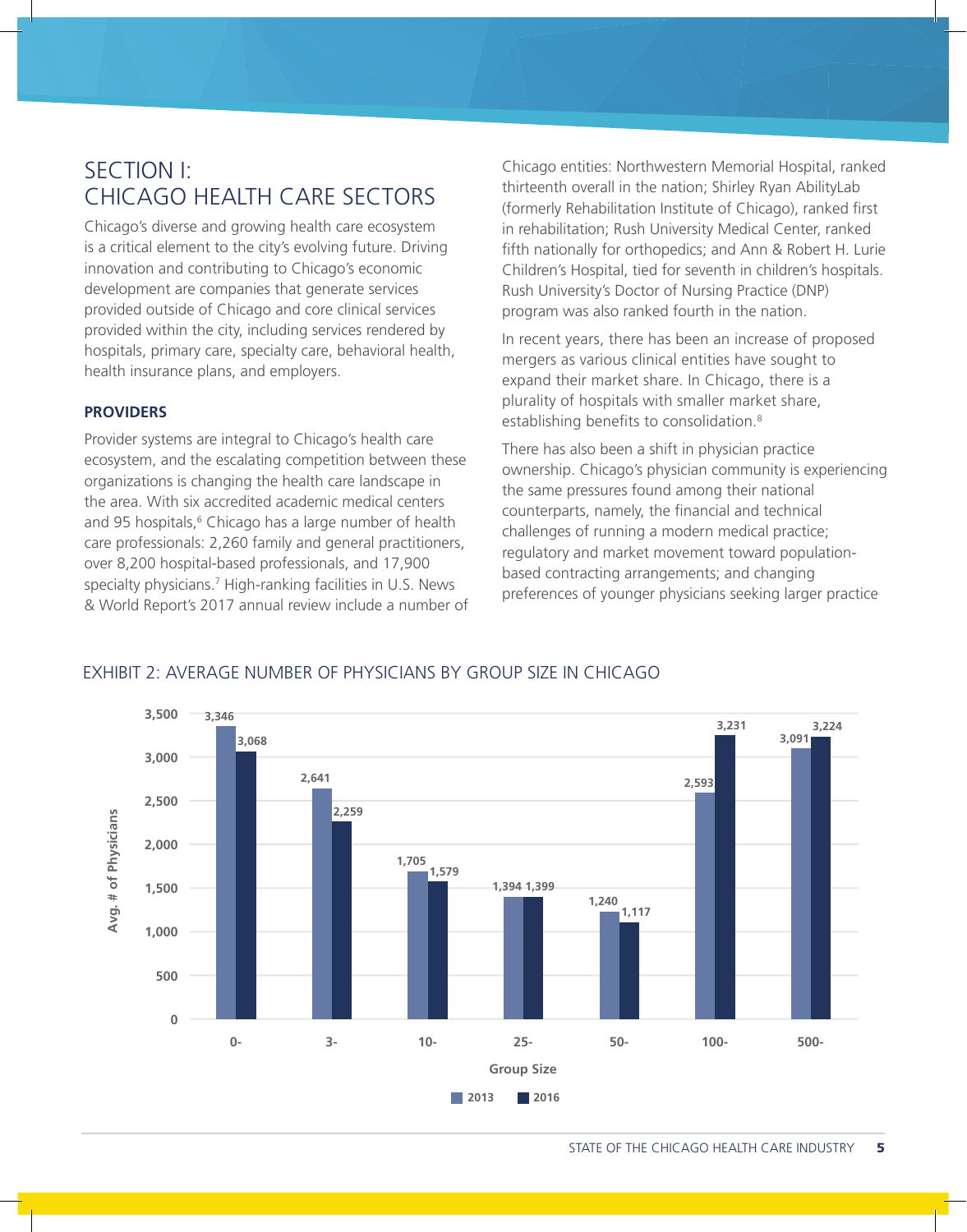settings. As a result, Chicago has seen a steady decrease in small group practices and a corresponding increase in large group practices, typified by larger health systems consolidating smaller or independent physician practices. Between 2013 and 2016, the number of practices with 100 – 500 physicians grew by 25 percent.

#### *Key 2016 – 2017 Events:*

#### *2016*

**August** Advocate Health Care paid the largest HIPAA settlement in history—at \$5.55 million—to the Office of Civil Rights for security lapses that compromised information for 4 million patients (linked here).

> Advocate Health Care took steps to commercialize a new insurance product for employers starting in 2018, after savings were generated in its own employersponsored health plan run on an exclusive provider organization (EPO) network (linked here).

**September** Reversing a previous decision, University of Chicago Medicine opted to build a \$43 million emergency department with a 24-hour trauma center to serve the South Side of Chicago. The projected completion date is early 2018 (linked here).

#### *2017*

**January** The Regenstein Foundation gifted \$10 million for the Center for Bionic Medicine at Shirley Ryan AbilityLab, a new research hospital that would open in spring 2017 (linked here).

> Lurie Children's Hospital announced plans for a \$51 million expansion to increase their critical care capabilities for pediatric patients (linked here).

Silver Cross Hospital announced plans to build a brand new, \$22 million psychiatric facility, to be completed in 2019 (linked here).

| February | Northwestern Medicine received \$2.5<br>million to expand its cardiac program<br>to three of the system's west suburban<br>hospitals (linked here).                                                       |
|----------|-----------------------------------------------------------------------------------------------------------------------------------------------------------------------------------------------------------|
|          | Medicare Advantage insurer MeridianCare<br>entered into a value-based contract with<br>Oak Street Health (linked here).                                                                                   |
| March    | Advocate Health Care and NorthShore<br>University Health System ended a proposed<br>merger after a federal judge ruled against it<br>(linked here).                                                       |
| April    | Thirty-eight Illinois hospitals received top<br>rankings in safety by Leapfrog Group<br>Hospital Safety Grade (linked here).                                                                              |
| May      | The University of Illinois at Chicago received<br>an \$8 million grant from Bloomberg<br>Philanthropies to develop smoking cessation<br>strategies for poor and middle-income<br>countries (linked here). |
| June     | Sinai Hospital announced plans to cease<br>offering pediatric trauma and inpatient care<br>(linked here).                                                                                                 |

### *What to Watch For:*

#### *Expanded Physical Capacity*

Chicago providers are adding square footage at a time when the U.S. is predominately seeing hospitals close. Construction of Northwestern Medicine's newest Lake Forest Hospital is on schedule for the fall, and inpatient services are expected to open in early 2018. Additionally, the University of Chicago will add a Level-1 adult trauma center, and Mercyhealth's 13-bed micro-hospital has recently been approved. Amita Health is also expected to build a \$43 million orthopedics institute and heart and vascular center, dovetailing its recent announcement that the system is expanding outpatient facilities throughout the western suburbs. These trends indicate ongoing physical expansion that will eventually require reconciliation with an oversaturation of clinical capacity.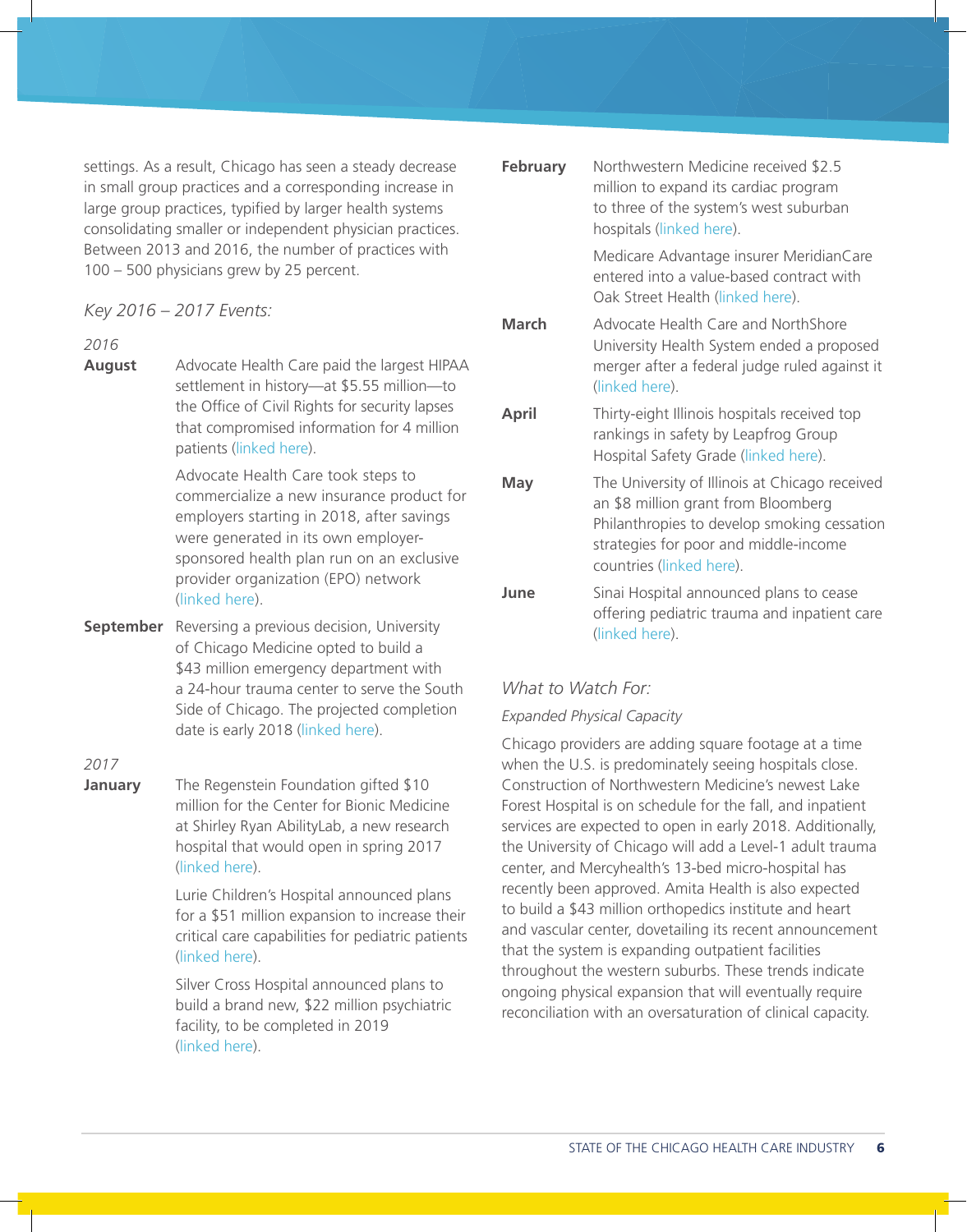#### **COMMERCIAL HEALTH INSURANCE**

Chicago health insurers have not been immune to challenges related to the implementation of the Affordable Care Act (ACA). Collectively, plans in Illinois lost \$104.2 million in 2015, compared to a collective profit of \$407.9 million in 2014.9 Although payers drew down on their reserves, the ACA did expand coverage of private insurance and Medicaid by 850,000 people (ranging from 2010 through 2015). As of February 2017, 656,875 people in Illinois had gained coverage under Medicaid expansion, with 217,498 of those beneficiaries residing in Chicago.10

Despite the market dominance of BlueCross BlueShield of Illinois (BCBSIL), insurance marketplace competition has remained relatively steady.<sup>11</sup> Since 2011, aggregate market competitiveness has increased, largely due to dominant players' eroding market shares.

In 2016, one of the newest market entrants, Land of Lincoln Health, which operated under the Consumer Operated and Oriented Plan (CO-OP) program, was forced to close after losing a reported \$90.8 million. In 2014, Land of Lincoln Health entered the individual insurance market and captured more than 5.6 percent of individual market share before closing in 2016.

Other than Land of Lincoln Health, Illinois has seen new commercial market entrants consisting of organizations like Centene (which has traditionally been involved as the Medicaid managed care company IlliniCare) and Harken Health (a subsidiary of UnitedHealthcare that sponsored clinics and aimed to reduce barriers to care, but will be closing later this year). Chicago has not seen notable development of provider-sponsored health plans.

While some market analysts predicted that employersponsored health insurance would decline after the ACA went into effect, the portion of the population covered by employer groups in Illinois actually rose to 58.2 percent in 2014, up from 56 percent in 2011.<sup>12</sup>

From 2013 to 2016 the small group insurance market competition in Chicago became more concentrated than both the individual and large group insurance markets. This decreased level of competition could be related to BCBSIL absorbing small group market shares, and the simultaneous exits by Aetna, American Alternative

Insurance, John Alden Life Insurance, and Trustmark Life Insurance over the same time period.

Insurance market volatility could have a deleterious effect on Chicago's broader health care industry. As analysts look towards the Trump administration's regulatory posture following the ongoing legislative challenge of repealing and replacing the ACA in Congress, insurers and other stakeholders will continue to make difficult decisions in an uncertain environment.

*Key 2016 – 2017 Events:*

#### *2016*

**August** Aetna exited the individual market business in 11 of the 15 states it operated in, including Illinois (linked here).

> Illinois's marketplace experienced an average premium increase of 45 percent for 2017 (linked here).

#### *2017*

- **January** UnitedHealth Group agreed to purchase Deerfield-based Surgical Care Affiliates Inc. for ~\$2.3 billion in a move to diversify its portfolio (linked here).
- **March** According to a Fair Health study, insurance claims related to opioid abuse increased 329 percent in Illinois between 2007 and 2014, echoing trends nationwide (linked here).

Health Care Service Corporation (HCSC), the parent of the largest insurer in Illinois— BCBSIL—reported profitability after two years of annual losses (linked here).

**May** UnitedHealth Group closed its Harken Health plan, an Atlanta and Chicago pilot that featured staff providers who offered unlimited primary and behavioral care at no charge (linked here).

**August** BCBSIL, Cigna, and Celtic Insurance Co. which will offer plans on the exchange in Cook County next year — announced that they would be raising prices by as much as 43 percent. Rationale included rising medical and prescription drug costs. These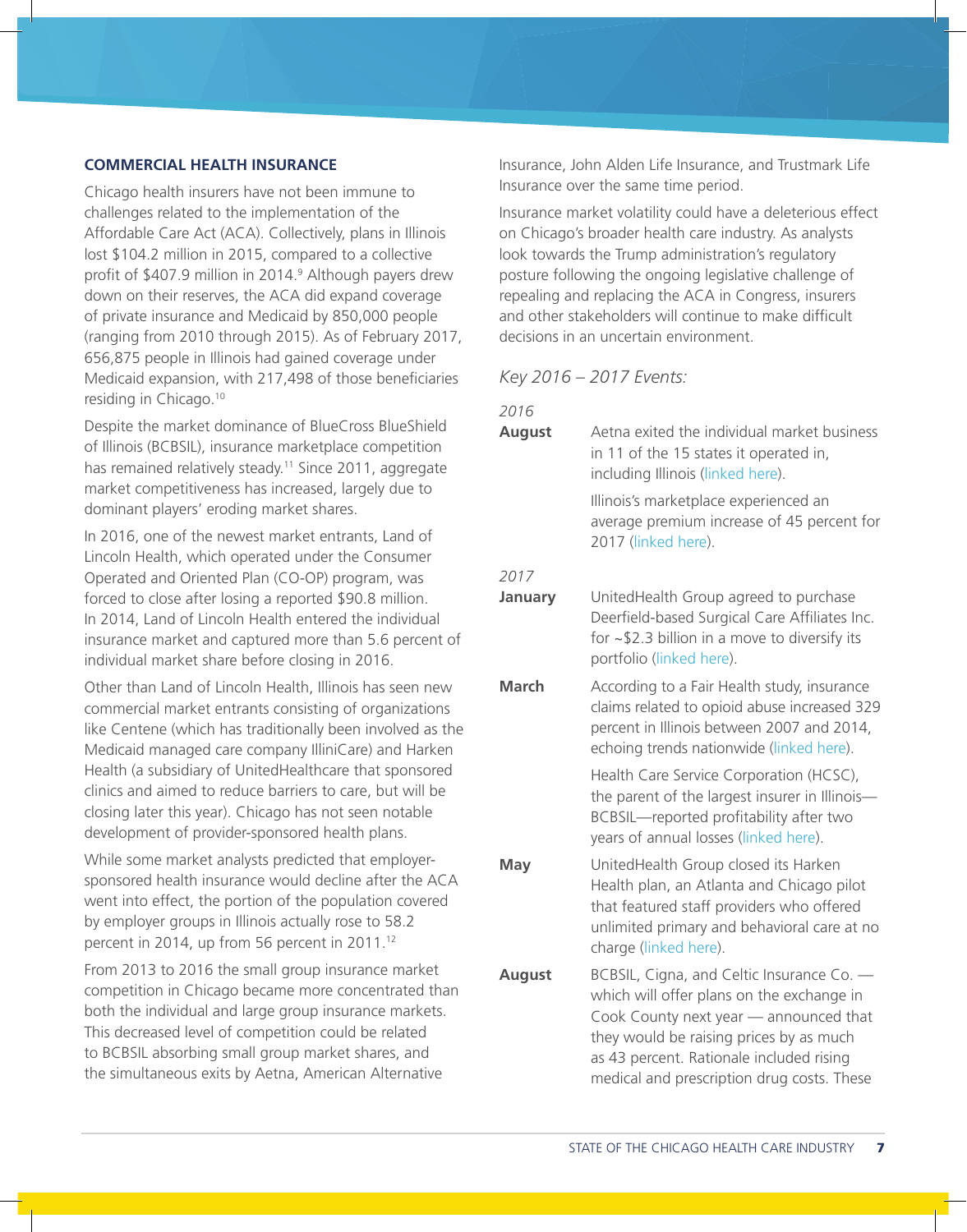hikes are likely correlated with the Trump administration's threat to cut cost-sharing subsidies to low-income individuals. Illinois is a "file and use" state, meaning that the state Department of Insurance cannot change or reject the proposed rates, but can negotiate (linked here).

### *What to Watch For:*

#### *Reform Uncertainty Persists as National Marketplaces Take Shape*

Ongoing efforts to repeal the ACA have added uncertainty to 2018 open enrollment. Based on the data available as of July 2017, Bloomberg analysts believe that most of the 12 million people who purchased insurance through the ACA's individual marketplaces will have the same number of companies to choose from in 2018 as they did in 2017. However, statewide, analysts are predicting that rural and central Illinois counties will have fewer plans to choose from.<sup>13</sup>

For insurance filings that have already been disclosed, some insurers have noted that uncertainty over continuing cost-sharing subsidies have caused substantial rate increases. As cost-sharing reduction subsidies have not yet been appropriated by the U.S. Congress, health plans have generally hedged in their pricing to establish non-payment contingencies. Several companies also wrote in their filings that if cost-sharing subsidies are not funded, they will withdraw from the marketplace entirely. The Trump administration will have to undertake significant regulatory action to restore confidence and stabilize the individual insurance markets and their corresponding risk pools. Much of what happens in Q3 2017 will determine how insurance carriers adjust in 2019, having significant bearing on the premiums and competition remaining in the marketplace.

#### **ILLINOIS MEDICAID MANAGED CARE**

In 2011, Illinois passed an ambitious law which mandated that half of all Medicaid beneficiaries must be moved to managed care by 2015. Today, more than 65 percent of Illinois's roughly 3.2 million Medicaid patients have shifted to Medicaid managed care plans and the state projects it will spend \$9 billion on managed care, alone, in 2018.<sup>15</sup>

Managed care currently exists in only a portion of Illinois's counties, with services delivered in the other counties through fee-for-service (FFS) or provider-based care coordination programs. All Medicaid managed care plans<sup>16</sup> operate in the greater Chicago region, in which the majority of Medicaid enrollees live. For example, nearly 50 percent of all Medicaid and CHIP enrollees in Illinois live in Cook County alone.<sup>17</sup>

Under the previous gubernatorial administration, the Illinois General Assembly approved participation in the ACA's Medicaid expansion.18 In 2015, over 206,000 newly-eligible adults in Chicago enrolled in Medicaid expansion plans (19–64 years of age).<sup>19</sup> Access to health insurance has helped many of these individuals receive needed care. For example, 2014 data shared by the Cook County Health and Hospitals System in Chicago revealed that, among the Medicaid expansion enrollees, more than half the new patients had not seen a doctor in the previous 12 months; 85 percent were unable to obtain needed medications prior to having access to Medicaid; nearly one-fourth had spent time in a hospital in the prior six months; and an additional one in five were worried about finding a place to live in the near future.<sup>20</sup>

After expansion, policymakers sought to drive payment and delivery system reform through Accountable Care Entities (ACEs) and Care Coordination Entities (CCEs). Both were new approaches to increasing lowering costs and improving health outcomes for the population. When enacted after the Medicaid expansion, 17 entities (including nine ACEs) collectively treated 275,000 Medicaid enrollees.

The original plan called for ACEs to include shared savings within the first 18 months, partial risk after 18 months, and full risk after three years. During the first 18 months of operation, Medicaid would reimburse claims through traditional fee-for-service payments, but also provided ACEs with an additional care-coordination fee of \$9 per-member-per-month. However, with the election of a new governor in 2015, the original plan was accelerated to full financial risk under an undetermined capitated payment for providers.<sup>21</sup> Since the transition, ACEs and CCEs have worked to become Managed Care Community Networks (MCCNs) or partner with MCOs to provide care coordination services within risk-based managed care delivery systems.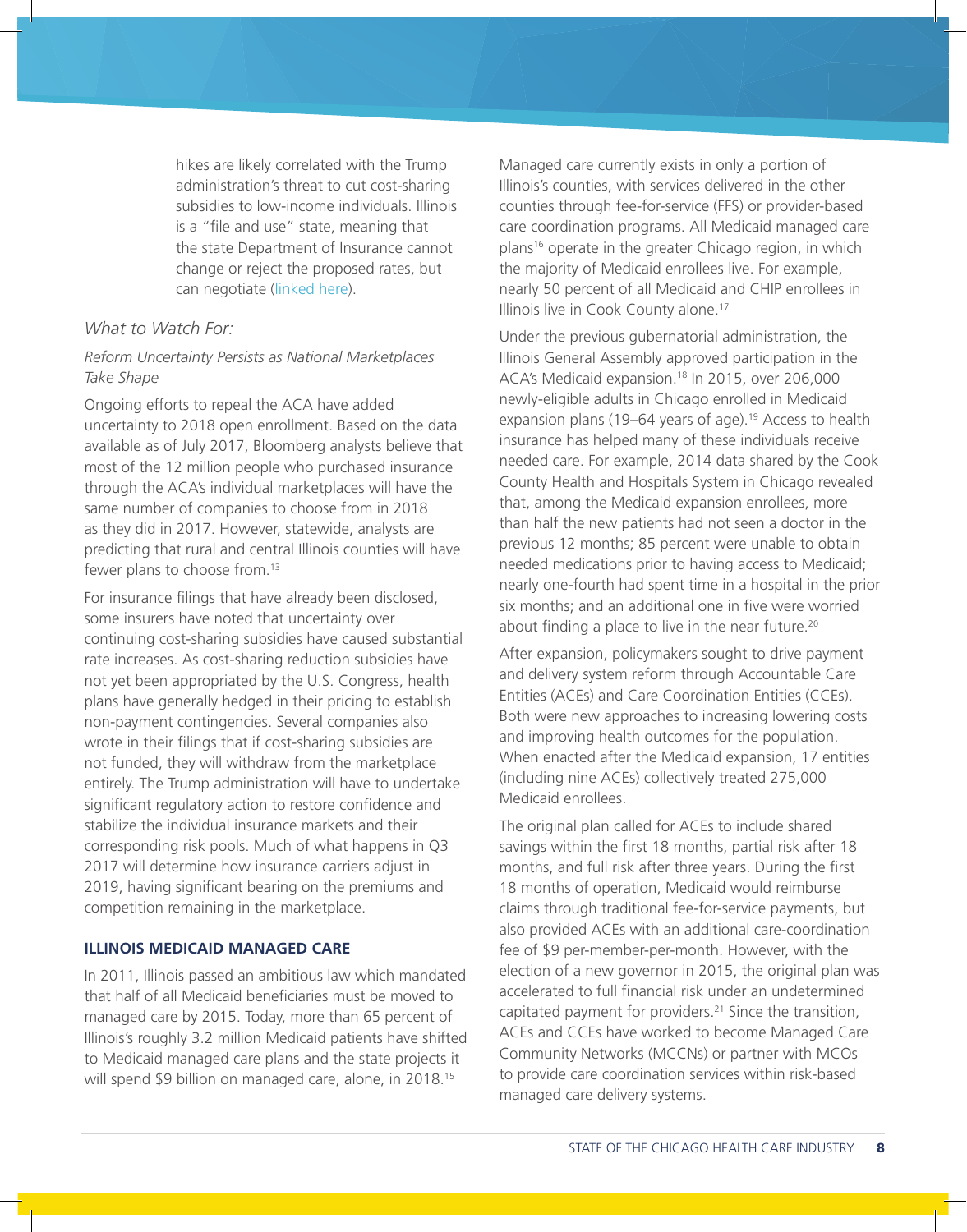### EXHIBIT 3: ILLINOIS MEDICAID MCOS: (AS OF MARCH 2017)

| <b>Medicaid MCO</b>                        | <b>Total Medicaid MCO</b><br><b>Enrollment</b> |
|--------------------------------------------|------------------------------------------------|
| Aetna Better Health                        | 215,269                                        |
| Blue Cross Community Plan*                 | 326,761                                        |
| Cigna-HealthSpring of Illinois*            | 4,854                                          |
| <b>Community Care Alliance of Illinois</b> | 8,229                                          |
| CountyCare* (Cook County only)             | 141,908                                        |
| Family Health Network*                     | 225,087                                        |
| Harmony Health Plan                        | 155,591                                        |
| Humana Health Plan*                        | 5,094                                          |
| IlliniCare Health                          | 201,820                                        |
| Meridian Health Plan                       | 375,903                                        |
| Molina Healthcare                          | 188,650                                        |
| Next Level* (Cook County only)             | 57,379                                         |
| Total:                                     | 1,849,166                                      |

*\*Only operate in the greater Chicago region.*

Given that 57 percent of the proposed 2018 budget for Illinois is marked for health care, Governor Bruce Rauner outlined a plan in early 2017 to reboot the state's Medicaid managed care program in an effort to reduce expenditures. The plan's key tenets include limiting participating insurers in the state Medicaid program to between four and seven entities (with total contracts valued at a collective  $$15$  billion)<sup>22</sup>; moving another 15 percent of Medicaid enrollees into managed care; and expanding managed care statewide to fill coverage gaps.

The governor also wants managed care organizations to focus on behavioral health, given that roughly 25 percent of Medicaid participants have a mental illness or addiction, and account for 56 percent of total costs.<sup>23</sup> In 2011, there were 60,031 hospitalizations for behavioral health-related conditions in Chicago alone, which is almost double the rate of hospitalizations for heart disease.24 The proposed plan also calls for insurers to establish stronger ties with nonprofit entities that provide ancillary services (e.g., housing, food safety) to hard-toreach enrollees, a tactic that could help Chicago's highneed populations.

In early August 2017, the winners of the redesigned Medicaid managed care program request for proposals (RFP) were announced and include: BlueCross BlueShield of Illinois, Harmony Health Plan, IlliniCare Health Plan, Molina Healthcare of Illinois, and Meridian Health. These five insurers will administer Medicaid benefits statewide. The health plan run by the Cook County Health & Hospitals Systems – CountyCare – will operate in Cook County only.25 It is estimated that more than 500,000 statewide residents on Medicaid will be impacted by this reduction of insurers.<sup>26</sup>

Trusted Health Plan and Aetna Better Health, which previously noted it may leave the state Medicaid program because the state owes it back payments, did not win; nor did NextLevelHealth, which plans to appeal the state's decision, according to Crain's Chicago Business.

#### *Key 2016 – 2017 Events:*

#### *2016*

**September** The State of Illinois changed the rules for providing vaccines to CHIP recipients. State Medicaid recipients still receive vaccines for free, but CHIP recipients must pay for their vaccinations (linked here).

#### *2017*

- **July** A federal judge ordered the State of Illinois to increase Medicaid payments to clear a \$3 billion payment backlog owed to providers as a result of Illinois state budgetary issues (linked here).
- **August** The Illinois Department of Healthcare and Family Services, which implements Medicaid, announced the six winners of its Medicaid managed care redesign (linked here).

#### *What to Watch For:*

#### *A Turbulent Path Ahead for Medicaid*

Medicaid health insurers are owed a combined \$3 billion. Meridian Health is owed at least \$591 million by the state. Aetna Better Health, which is owed roughly \$698 million, gave the state notice that it plans to terminate its Medicaid contracts.<sup>27</sup> Both of these plans operate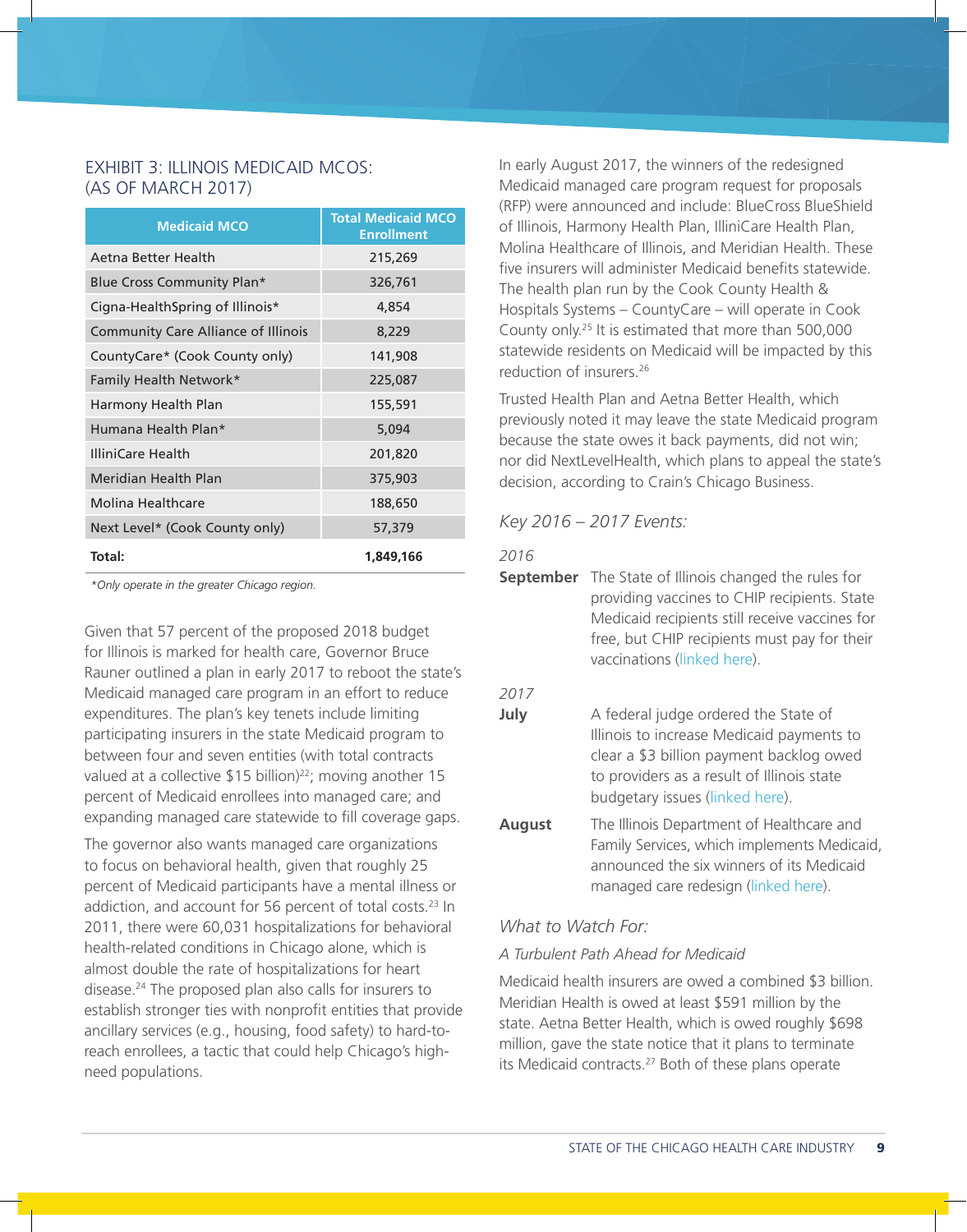in the greater Chicago region, and these budgetary complications will potentially impact the services and programs delivered to their Medicaid enrollees in Chicago.

#### *Changes in Care Plans for Medicaid Enrollees*

Although the list of winners in the Governor's redesigned Medicaid managed care program have been announced, we should take note of which institutions did not respond to the RFP to participate. Four of the current 12 insurers participating in Medicaid managed care in Illinois—Family Health Network (FHN), Humana, Cigna-HealthSpring, and Community Care Alliance of Illinois—did not submit proposals by the state's deadline.

There is concern surrounding the potential impact that the market exit of these four plans will have on Medicaid enrollees, particularly in Chicago, since three of these four plans only operate in the greater Chicago region. For example, Medicaid makes up most of FHN's total revenue, which was nearly \$600 million at the end of 2015. In April, the board chairman said he feared that the Rauner administration was locking FHN out of a new contract and, if so, the plan likely would dissolve. A group of state lawmakers have been racing to save the plan, fearing that the exit of FHN would further destabilize critical patient access to services.28,29

Medicaid is expected to be a subject of much debate during the upcoming gubernatorial race.

#### **DIGITAL HEALTH**

At the intersection of technology and health care, digital health companies capture Chicago's most innovative characteristics. The diverse sector of digital health spans from general wellness trackers to clinically focused solutions that require U.S. Food and Drug Administration (FDA) approval, and it includes subfields of diagnostics, electronic health records (EHRs), telemedicine, mobile health, HIT, and health care analytics.

According to the California Healthcare Foundation, of the nearly 100 health care incubators and accelerators in the U.S., over 70 support digital health. $30$  This trend to digitize health care is thriving in Chicago via groups such as AVIA, MATTER, and Healthbox. In addition to being home to a confluence of startups and entrepreneurial activity, Chicago is also home base for the Healthcare

Information and Management Systems Society (HIMSS), the American Medical Association (AMA), and the American Hospital Association (AHA)—all institutions that are invested in advancing HIT and digital health innovation. Chicago is also home to several leading digital health and HIT businesses.

According to StartUp Health, 2017 has been an important year for digital health funding. As of Q2 2017, the sector has seen \$6.5 billion in funding (more than 2015's total funding of \$6.1 billion and on track to surpass 2016's \$8.3 billion in funding). Chicago, alone, was home to \$897 million of Q2 funding.<sup>31</sup>

# EXHIBIT 4: TOP 10 MOST ACTIVE DIGITAL HEALTH MARKETS, Q1 2017<sup>32</sup>

| <b>Subsector</b>                             | <b>Total</b><br>(Raised YTD;<br>\$Millions) | <b>Deals</b><br><b>Closed</b> | <b>Average</b><br><b>Deal Size</b><br>(\$Million) |
|----------------------------------------------|---------------------------------------------|-------------------------------|---------------------------------------------------|
| <b>Big Data/</b><br>Analytics                | \$1,200                                     | 30                            | \$40.0                                            |
| Education/<br>Training                       | \$622                                       | $\overline{4}$                | \$155.5                                           |
| Patient/<br>Consumer<br>Experience           | \$579                                       | 56                            | \$10.3                                            |
| Personalized<br>Health/<br>"Quantified-Self" | \$571                                       | 13                            | \$43.9                                            |
| Wellness                                     | \$507                                       | 28                            | \$18.1                                            |
| <b>Med Device</b>                            | \$507                                       | 45                            | \$11.2                                            |
| Workflow                                     | \$471                                       | 46                            | \$10.2                                            |
| Research                                     | \$465                                       | 18                            | \$25.8                                            |
| Population<br>Health                         | \$457                                       | 30                            | \$15.2                                            |
| <b>EHRs</b>                                  | \$374                                       | 6                             | \$62.3                                            |

Tracking movement in the digital health and HIT sectors can prove difficult, as both have seen significant regulatory changes over the past decade, driven by the ACA and Health Information Technology for Economic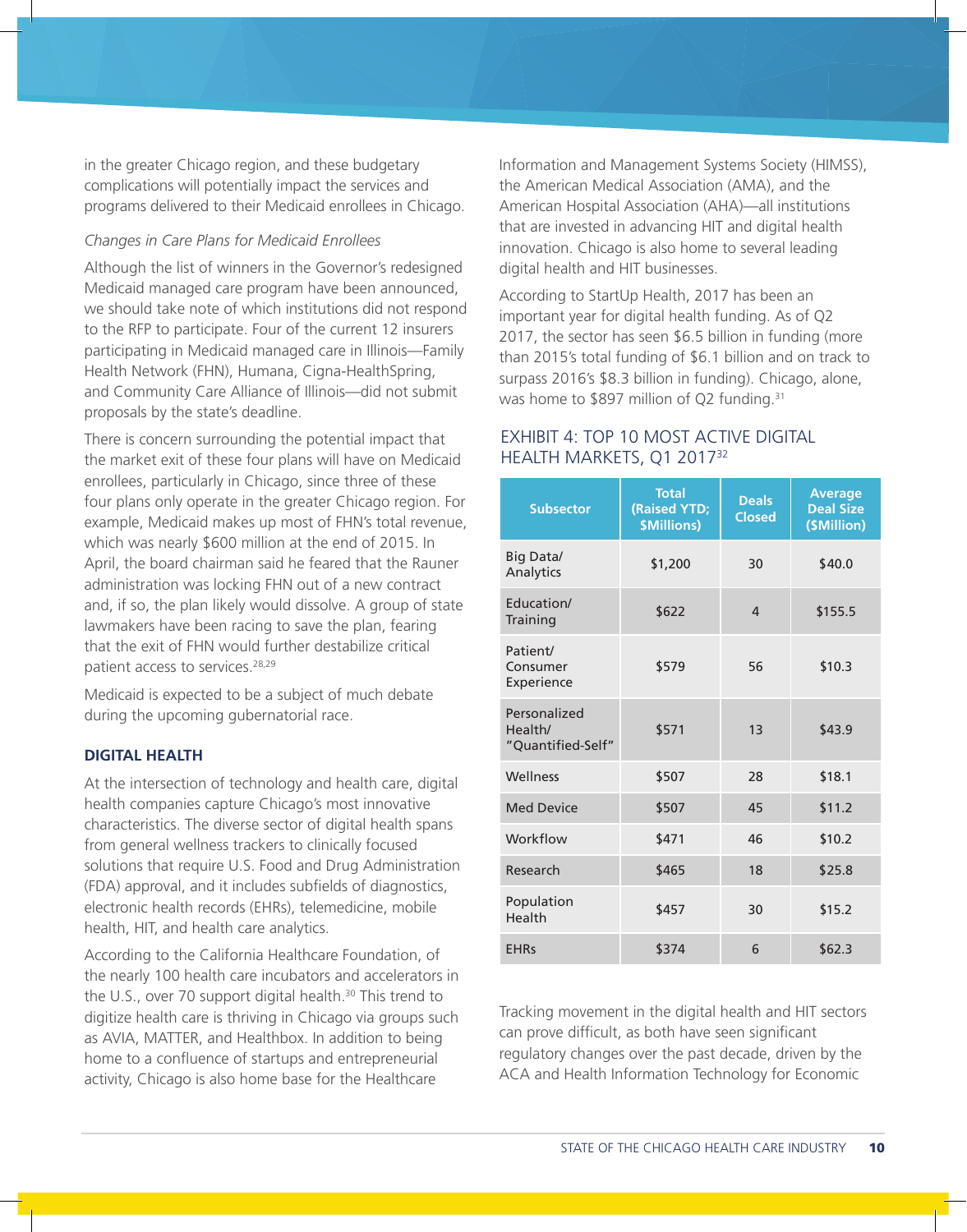and Clinical Health (HITECH) Act. However, because Chicago already had a foundational presence of health care innovation, it provides a fertile environment for digital health and HIT industries that are encouraged by provisions which advance care information. Such provisions, found in the Medicare Access and Chip Reauthorization Act (MACRA) and HIT-related policies passed under the 21st Century Cures Act, represent the ongoing proliferation of value-based reimbursements that require new care models and clinical integration.

Policy engineered by Chicago or Illinois lawmakers to drive clinical information-sharing and to provide for payments under technology-provided services could incubate the market's maturing and developing technology infrastructure. Not only would such policy attract innovative technology companies, but these entities would also advance citywide goals to lower health care costs while increasing access and quality.

#### *Key 2016 – 2017 Events:*

*2016*

**August** AVIA, a Chicago-based technology business, raised \$7.2 million to expand its core network of hospitals (linked here). **October** Chicago health software maker Emmi Solutions was bought by Dutch health care company Wolters Kluwer for \$170 million (linked here). **December** HIMSS, the AMA, the American Heart Association, and the DHX Group launched a new mHealth app evaluation and

*2017*

**March** In the hope of making EHRs more open and accessible, Chicago-based Allscripts announced that they would work with Cerner and Epic to foster innovation and enable interoperability (linked here).

certification partnership (linked here).

**May** Chicago's Outcome Health received \$500 million from local and national investors to continue its health care platform expansion (linked here).

**June** Epic announced plans to move into medical billing. The new service, which should launch in late 2017, is aimed at smaller customers hoping to outsource revenue cycle management (linked here).

**July** PhysIQ, a Chicago-based health technology startup, raised \$8 million from an investment fund in Madison, WI to continue to develop their health analytics platform (linked here).

### *What to Watch For:*

#### *The Next Big Thing*

With \$178 million raised by 25 companies in 2016, Chicago's digital health and HIT environment is on a steady climb. As doctors' offices and hospitals become more technology-enabled, Chicago investors and startups are betting on growth. For example, higi, whose cloud-connected wellness stations can be found in pharmacies and grocery stores nationwide, kickedoff 2016 with a \$40 million round of investment. Endotronix and Maestro Health brought in \$32 million and \$24 million, respectively.<sup>33</sup> Most recently, Outcome Health, hailed as a HIT unicorn, raised \$500 million, and Outcome's \$5 billion valuation makes it the most valuable tech business in Chicago. This valuation was a significant milestone for Chicago's larger tech ecosystem, as it draws a higher volume of larger funding rounds and successful exits like other technology-centric cities, such as San Francisco and New York.

#### *Cybersecurity and Interoperability*

Cybersecurity and interoperability will remain top issues in digital health and HIT. As data breaches become more difficult to detect, HIT companies and health systems will invest in tools to keep data and records safe. The emerging HIT subsector of artificial intelligence, for example, can identify malicious activity and protect systems and data.

Additionally, interoperability of medical devices and EHRs continues to be an important factor, as companies evaluate how their products share information. In 2016, the Office of the National Coordinator for HIT and CMS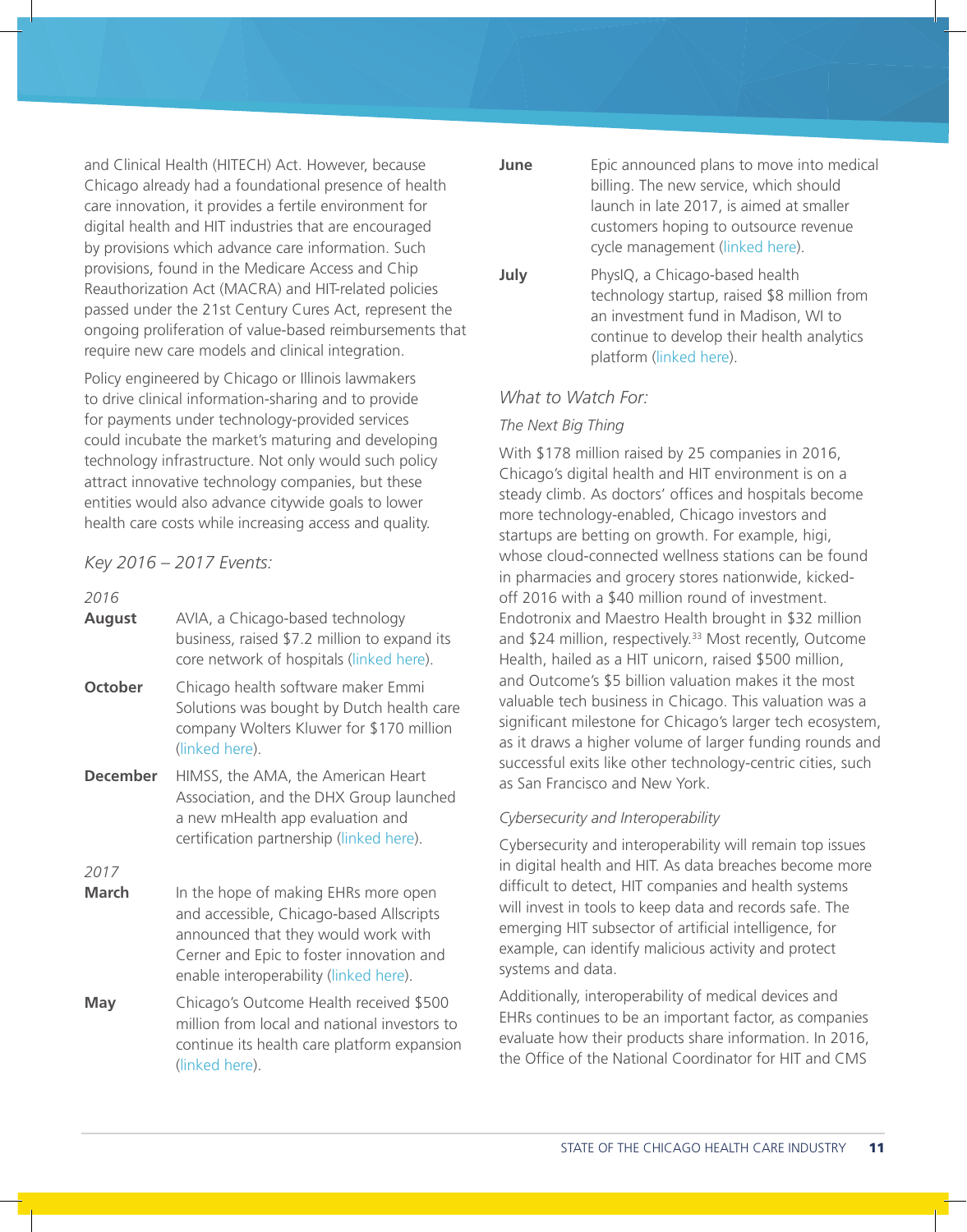began simplifying HIT regulations, releasing the Health IT Playbook to help clinicians assess their needs and navigate the EHR market.<sup>34</sup> CMS released an EHR contracting guide to help clinicians and hospitals ensure that contract terms do not inhibit EHR use. After the passage of 21st Century Cures Act, we anticipate traditional clinical data—such as claims—to be joined by more useful and actionable comprehensive analytics, integrated into platforms that use big data to create a more holistic view of health. The 21st Century Cures Act also prohibits information blocking on clinical information. As this provision is administered, data liquidity will increase, creating significant value for population health and analytic tools to create sustained value.

#### **MEDICAL DEVICE**

As an emerging leader in the medical device sector, Chicago hosts numerous corporate headquarters and employers that develop medical devices and related technologies. World Business Chicago estimates the medical technology workforce at roughly 26,000, producing a gross regional product of \$4.8 billion in 2016. With engineering, business, and medical schools, Chicago has a fertile talent pipeline that makes it an appealing place for medical technology and device innovators and manufacturers—local universities are graduating nearly 3,000 biomedical science and engineering graduates each year.

Chicago is home to three companies aimed at fostering innovation in the medical technology space: Healthbox, MATTER, and Insight Accelerator Labs. North of the city sits Argonne National Laboratory and Fermilab, with the highest concentration of energy experts in the world. This research has supported many medical device innovations.

#### *Key 2016 – 2017 Events:*

*2016*

**June** Medical device startup, Endotronix, raised another \$32 million to get hardware and software for monitoring the most serious heart patients heading toward clinical trials (linked here).

**November** Vyaire Medical moved its corporate headquarters to the northern suburbs. After a joint venture was finalized in October, the company was expected to have annual revenue of more than \$800 million (linked here).

#### *2017*

**March** Rosalind Franklin University of Medicine and Science announced that it is building a \$50 million research park on its campus, with the first building expected to open by July 2019 (linked here).

**June** Edge Surgical raised \$1.4 million in seed money. Edge surgical builds the Ortho Edge device that digitally measures depths for screws in orthopedic surgery (linked here).

> Stryker, a medical device and equipment manufacturing firm, expanded its imaging portfolio with acquisition of a fluorescence firm, which marked the company's jump into surgical imaging. The \$701 million acquisition of Toronto-based Novadaq is expected to close in Q3 2017 (linked here).

#### *What to Watch For:*

#### *Cybersecurity Concerns*

In late 2016, the FDA published guidance documenting post-market management of cybersecurity in medical devices.35 In the guidance, the FDA outlines a risk-based management approach to cybersecurity and medical devices. The guidance served as a wake-up call for device manufacturers to the potential hacking of medical devices, whether connected to a network or not.

#### *Movement from the FDA*

In 2016, just 38 first-time, premarket approvals were granted by the FDA to innovative devices, down from the 51 awarded in 2015. The cardiology space had the most new products approved, with 12 in 2016. The FDA took an average of 18.1 months for approval, compared with 17.3 months in 2015.<sup>36</sup> The 21st Century Cures Act, which seeks to set review priorities, streamline processes, and utilize innovative data sets, may accelerate the process in subsequent years.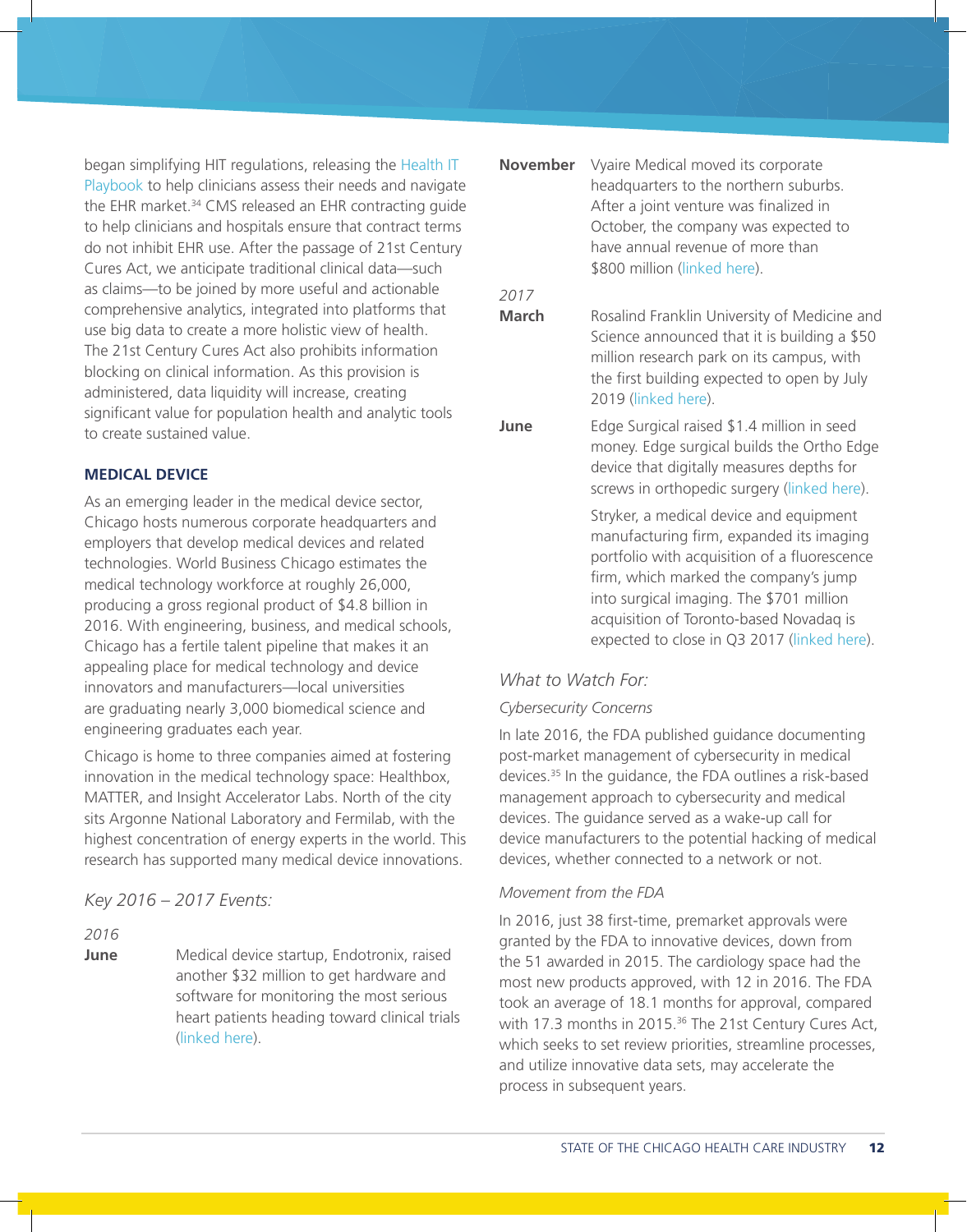#### **LIFE SCIENCES**

Chicago's life sciences sector employs over 52,000 individuals. In 2017, *Genetic Engineering & Biotechnology News* ranked Chicago in the top ten of the nation's most nurturing regions for biopharma clusters.<sup>37</sup> The ranking reflects the considerable amount of National Institutes of Health (NIH) funding injected into the Chicago area (317 awards totaling \$252.5 million) and 3.5 million square feet of lab space.

To the north and west of Chicago sits the "life sciences alley"—the second largest pharma hub in the U.S. home to Horizon, Pfizer, Takeda, AbbVie, and Astellas, among others. These companies neighbor over 100 other biotech/pharma companies—including 10 corporate headquarters—located in Lake County, accounting for over six percent of the county's workforce in 2015. Biopharmaceutical companies in Chicago received just \$65 million in venture capital in 2016.

*Key 2016 – 2017 Events:*

*2016*

**August** Bayer and AbbVie moved to human trials for therapies designed to thwart endometriosis, a disease with \$78 billion in annual cost impact to women's health (linked here).

> Walgreens announced an agreement with HealthPrize Technologies to digitally engage patients in taking their medications (linked here).

**December** Exicure negotiated a licensing deal to further develop its gene-regulation technology with Purdue Pharma, which could be worth \$800 million (linked here).

> AbbVie and the University of Chicago entered a partnership and initiated their first round of research projects, focusing on oncology (linked here).

**August** Fresenius Kabi announced a \$250 million expansion of their Melrose Park location, adding four new buildings and 130,000 square feet. This expansion was partly subsidized (\$15 million) by the city of Melrose Park (linked here).

# *2017*

**March** Iterum Therapeutics closed \$65 million in Series B financing, and proceeds will help it develop its first product candidate sulopenem, an antibiotic designed to treat Gram-negative multidrug-resistant infections. The trial is expected to begin in the first half of 2018; Iterum expects to file a new drug application with the FDA by the end of 2019 (linked here).

> Paragon Pharmaceuticals agreed to sell the rights to a recently-approved treatment to PTC Therapeutics (linked here).

**May** University of Chicago received a \$100 million from the Duchossois Family Foundation to establish a center focused on the science of wellness and prevention (linked here).

### *What to Watch For:*

#### *Emerging Partnerships*

Pharma companies have been pursuing new partnerships, entering into open-ended agreements with academic researchers in an attempt to develop new life-saving therapies. The revolution in engineering and computing power has increased scientists' ability to collect and analyze data, while technology has improved understanding of diseases' genetic underpinnings. These advancements have quickened the pace of pharma breakthroughs, but also increased costs; in 2016, it cost roughly \$2.6 billion to develop and win marketing approval for a new drug.<sup>38</sup> At the same time, federal funding via the NIH has remained mostly flat for a decade. Moving forward, the Trump administration has proposed reducing 2018 NIH funding by \$5.8 billion (19 percent), which could prompt more academic researchers to partner with pharma for funding.

#### *21st Century Cures Act*

The 21st Century Cures Act will likely offer both challenges and opportunities for the pharmaceutical and medical device industries. The law allocates \$500 million in new funding for the FDA over the next 10 years to accelerate product approvals, including expedited processes for innovative drugs and devices or products that serve a rare need.<sup>39</sup>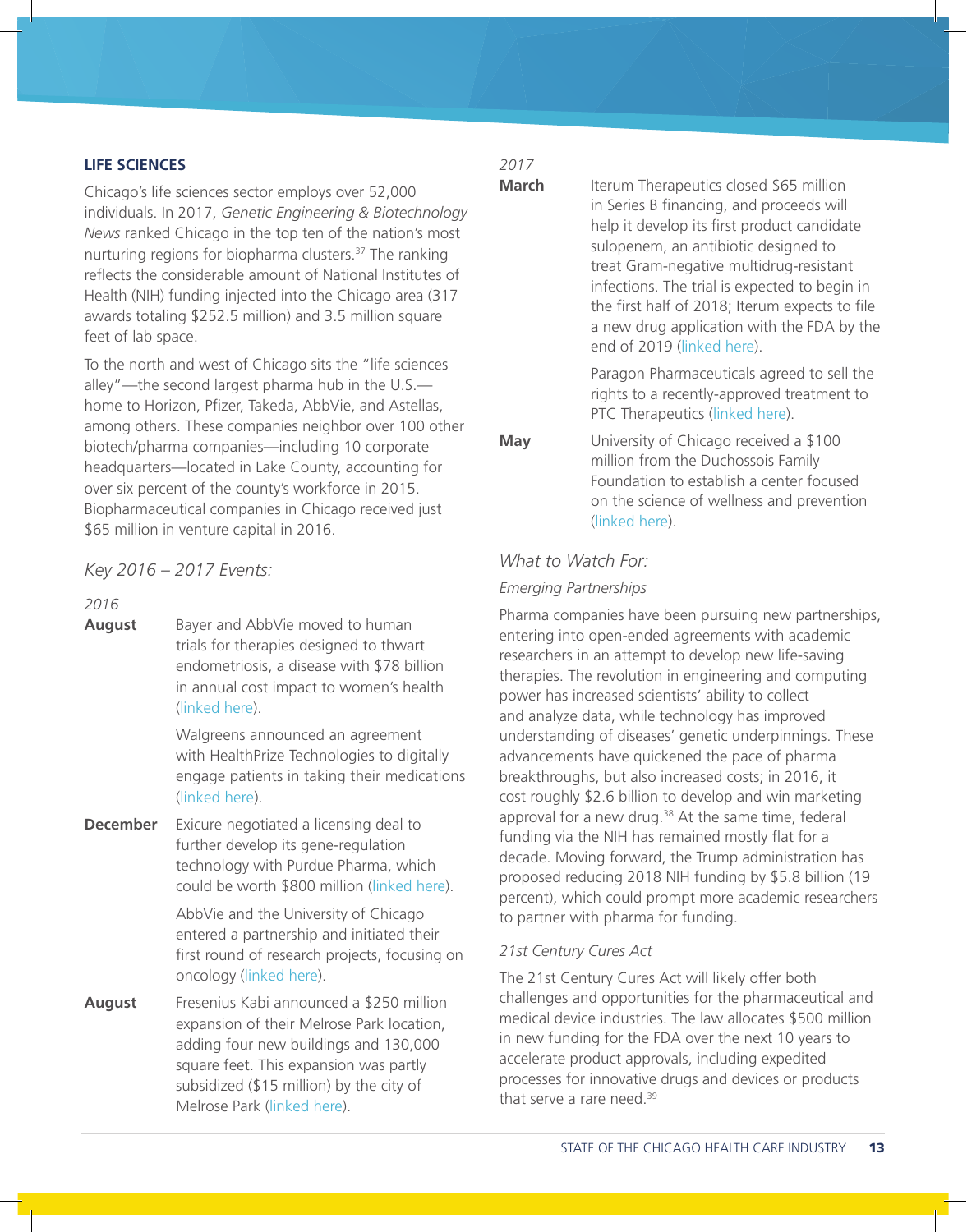#### **ASSOCIATIONS**

Nationally, membership-based health associations, professional societies, and state and local governments invested nearly \$3 billion in medical and health research and development (R&D) in 2016.40 Chicago is home to over 100 such medical and health trade associations. Leaders in these organizations have a wide array of expertise in intellectual property, data, and national/state policy. Physicians (American Medical Association), hospitals (American Hospital Association), osteopathists (American Osteopathic Association), dentists (American Dental Association), finance executives (Healthcare Financial Management Association), health plans (Blue Cross Blue Shield Association), HIT professionals (Healthcare Information and Management Systems Society), surgeons (American College of Surgeons), pediatrics (American Academy of Pediatrics), and administrators (American College of Healthcare Executives) are all based in Chicago. While these organizations operate nationally, many of them collaborate closely with Chicago-based interests, establishing a tremendous asset for Chicago's health care system, convening leaders and experts.

#### *Key 2016 – 2017 Events:*

#### *2016*

**November** The American Hospital Association released a report offering hospital leaders nine innovative ways to preserve access to essential health services in vulnerable rural and urban communities (linked here).

### *2017*

**February** The American College of Surgeons (ACS) announced a goal of recruiting 750 hospitals for a new program to lower costs, improve safety, and shorten recovery times for surgical patients (linked here).

> The American Academy of Pediatrics (AAP) released a new, two-page, comprehensive action plan that should be provided to all caregivers of children with severe allergies (linked here).

The American Medical Association (AMA) released its 2016 annual report, highlighting increased membership (linked here).

**May** The ACS Committee on Trauma lent strong support for implementing a National Trauma Action Plan (linked here).

> The Blue Cross Blue Shield Association and Lyft rideshare joined forces to increase access to care (linked here).

**June** At the 2017 AMA Annual Meeting, the House of Delegates voted to take action on sugar-sweetened beverages and the availability of healthy foods in hospitals, food banks, and food-assistance programs (linked here).

#### *What to Watch For:*

#### *Driving Value in a Complex World*

As national health care reform continues, professional associations are closely monitoring the indirect effects. In the face of uncertainty and as administrators look for ways to reduce costs, organizations are culling back on membership and conference travel budgets, putting downward pressure on trade associations that rely on member dues and attendance. Likewise, the rise of teleconferencing and social networking has created new ways for professionals to connect and share advancements in their fields, challenging the value of week-long conferences and expert panels. Additionally, millennials—now a large contingent of the health care workforce—are generally less inclined to join associations.

To this end, professional and trade associations will likely continue to evolve programing and enhance member engagement platforms to attract diverse audiences. This shift is taking shape as associations broaden the scope of their content, partner on large-scale strategic initiatives with other trade associations, and launch mentor or "next generation" programs to attract young talent and employees.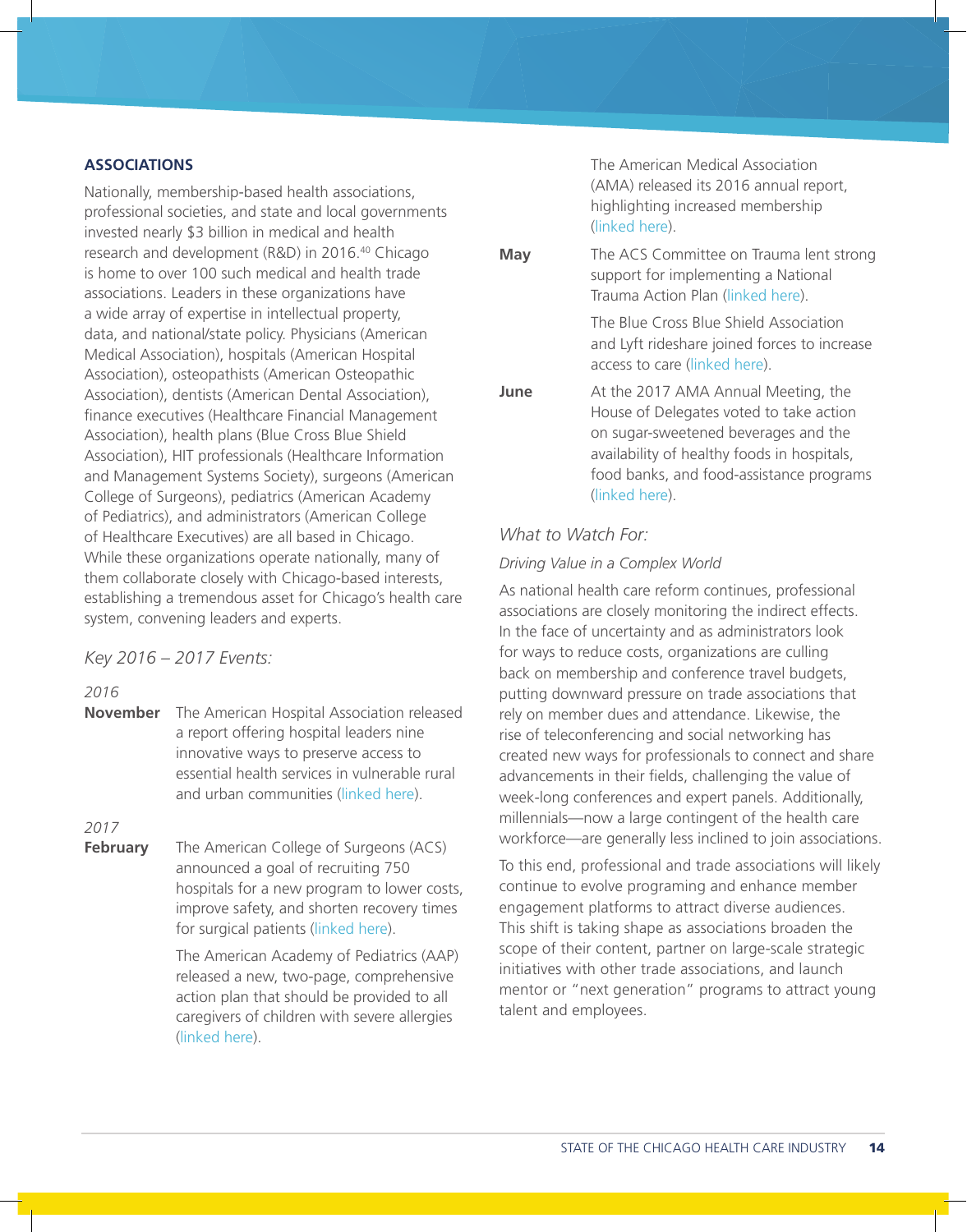# SECTION II: WORKFORCE DEVELOPMENT

An important component of nurturing Chicago's health care sector is attracting and retaining talent and supporting skill development. Chicago is home to three nationally-recognized teaching hospitals in its metro area, more than any other metropolitan region in the nation.<sup>41</sup> There is also a strong vocational environment, providing training for varied health care workers.

### **MEDICAL EDUCATION**

Chicago's medical education environment is vast and varied, boasting 5,700 medical residents in 2016.<sup>42</sup> However, Illinois is having a difficult time retaining this talent. At one medical school, graduates who remain in-state has fallen from 48 percent in 2014 to 21 percent in 2017. Across the four campuses of the University of Illinois College of Medicine, only 28 percent of its graduates are remaining in Illinois for their residencies, down from nearly 37 percent in 2016.<sup>43</sup> However, private medical schools in Chicago are not seeing the same erosion. At Loyola University's Stritch School of Medicine, the percent of graduates remaining in Illinois has hovered around 39 percent for three consecutive years. At Northwestern's Feinberg School of Medicine, 44 percent of 2017 graduates will remain in the state—a five-year high for the school.

Chicago also boasts a market largely saturated with primary care physicians (PCPs). Of U.S. metro areas, Chicago has the third highest number of family medicine/ general practitioners and medical, surgical, and other specialists. Total, more than 28,400 physicians are directly involved in patient care.

#### **HEALTH CARE VOCATIONAL TRAINING**

With a health vocational workforce of over 250,000 people, Chicago colleges enroll nearly 60,000 students and grant more than 28,000 annual degrees in health care-related fields, including nursing, health administration, technology, and other related vocations. Adding to this capacity, the City Colleges of Chicago School of Health Sciences opened in 2016 and consolidated all health care programs to Malcolm X College, adjacent to the Illinois Medical District.

While national industry reports are predicting a shortage of skilled health care professionals, Chicago remains a strong city for producing vocational talent. Over the last few years, the city has developed public-private partnerships to bolster the number of health care-related apprenticeship programs, providing critical education opportunities in health care technical jobs that require only a two-year technical degree.

This presence of vocational health programs will help maintain Chicago's prominence as a health care hub. Although medical students may be leaving the state, these vocational schools seek to attract health workers that are looking to live (and work) locally.

# EXHIBIT 5: HEALTH CARE VOCATIONAL EMPLOYMENT, 2016

| Occupation <sup>44</sup>                                                       | <b>Employment in</b><br>Chicago, 2016 |
|--------------------------------------------------------------------------------|---------------------------------------|
| <b>Registered Nurse</b>                                                        | 84,620                                |
| <b>Nursing Assistants</b>                                                      | 35,560                                |
| Personal and Home Care Aides                                                   | 34,750                                |
| <b>Home Health Aides</b>                                                       | 32,440                                |
| <b>Medical Assistants</b>                                                      | 15,190                                |
| <b>Licensed Practical and Licensed</b><br><b>Vocational Nurses</b>             | 11,330                                |
| <b>Medical Secretaries</b>                                                     | 9,750                                 |
| <b>Dental Assistants</b>                                                       | 9,270                                 |
| <b>Physical Therapists</b>                                                     | 8,630                                 |
| <b>Medical and Clinical Laboratory</b><br><b>Technicians and Technologists</b> | 8,140                                 |
| <b>Dental Hygienists</b>                                                       | 5,820                                 |
| <b>Occupational Therapists</b>                                                 | 3,760                                 |
| Total:                                                                         | 259,260                               |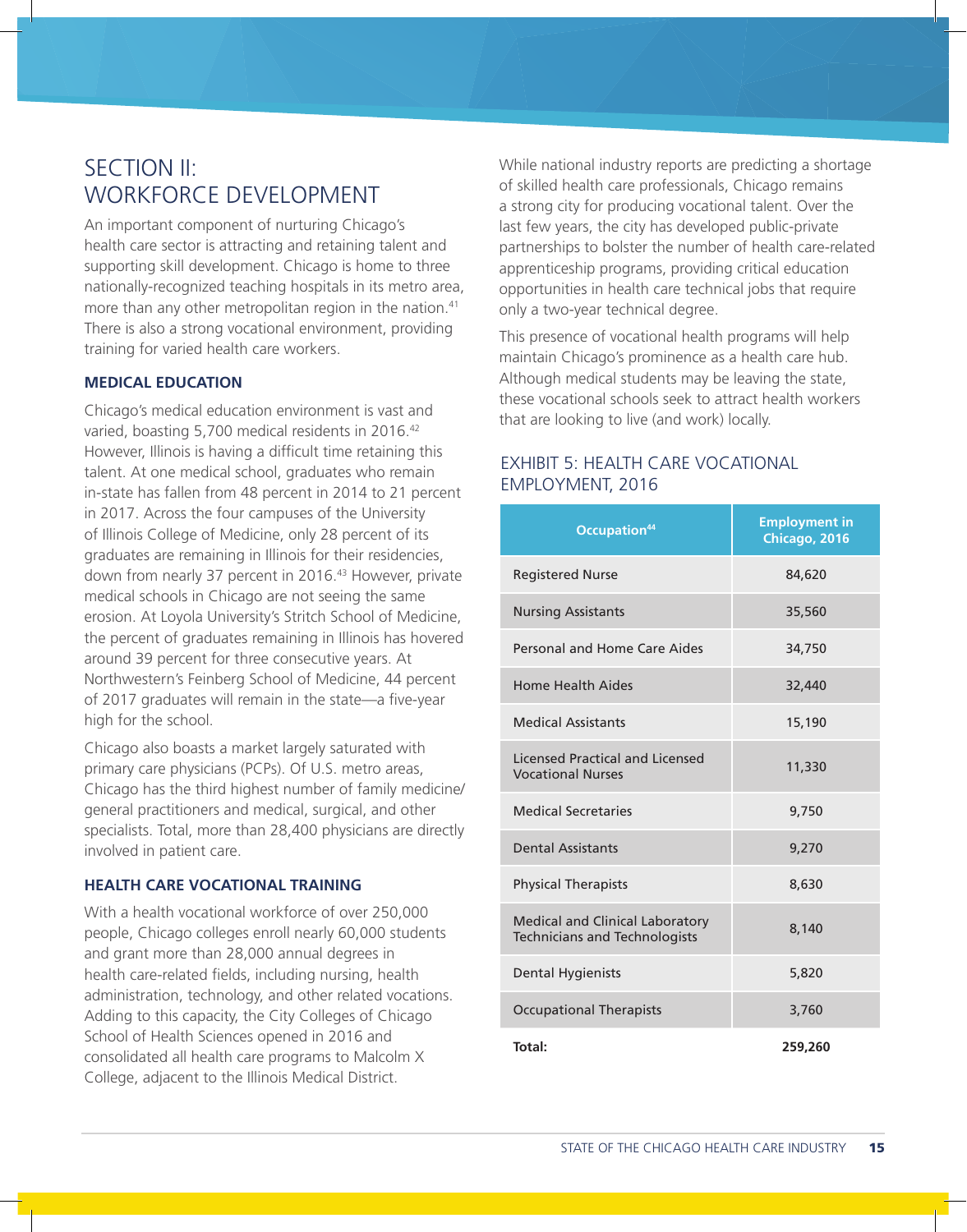# SECTION III: MERGERS, ACQUISITIONS, AND CAPITAL FORMATION

Chicago's robust health care sector establishes manifold opportunities for businesses to gain numerous efficiencies through the merging of assets through various means. Our market also gains in diversity as Chicago health care companies merge with or acquire businesses outside of the city, and vice-versa. In recent years, merger and acquisition activity for core health care institutions has increased nationwide, and Chicago has been no exception.

Further, in recent years we have observed an abundance of new angel, venture, and private equity capital raised to drive new innovation into a health care market searching realignment of incentives through payment and delivery systems. Chicago is home to an impressive community of investors, who are disrupting health care through diverse investment theses.

#### **MERGER AND ACQUISITION (M&A) ACTIVITY**

The architects of the ACA posited that health care consolidation would lead to decreased health care spending: consolidation would eliminate duplication, standardize treatment protocols, and incentivize improved coordination and care delivery.45

Recently, the Federal Trade Commission (FTC) and Department of Justice (DOJ) have been more opposed to provider and payer mergers, arguing that such mergers would lead to higher health care costs through reduced competition. Nevertheless, we anticipate an ongoing proliferation of M&A activity, keeping federal regulators and state attorneys general busy in determining the market effects of such transactions.

#### *Notable M&A Activity:*

| 2016          |                                                                                                                                                            |                                              |
|---------------|------------------------------------------------------------------------------------------------------------------------------------------------------------|----------------------------------------------|
| April         | AbbVie purchased cancer drugmaker<br>Stemcentrix for \$5.8 billion (linked here).                                                                          |                                              |
| <b>August</b> | Pfizer paid \$14 billion in cash for cancer<br>drug company Medivation (linked here).                                                                      |                                              |
|               | <b>September</b> Horizon Pharma bought Raptor<br>Pharmaceutical Corp for \$800 million to<br>bolster its rare-disease treatment business<br>(linked here). | Below, we bi<br>care to exam<br>pertinent to |

Harrison Street bought Highland Park medical offices for \$12.5 million (linked here).

Johnson & Johnson announced it would purchase Abbott Medical Optics, a unit of Abbott Laboratories, for \$4.33 billion (linked here).

| October         | University of Chicago Medicine and Ingalls<br>Health System completed their merger,<br>providing care to Chicago's South Side and<br>Southland (linked here).                                                                             |
|-----------------|-------------------------------------------------------------------------------------------------------------------------------------------------------------------------------------------------------------------------------------------|
| <b>December</b> | Baxter International announced plans to<br>acquire India-based Claris Injectables for<br>\$625 million (linked here).                                                                                                                     |
| 2017            |                                                                                                                                                                                                                                           |
| January         | Takeda agreed to buy U.S. cancer drug<br>developer Ariad Pharmaceuticals for<br>\$4.7 billion in a cash deal (linked here).                                                                                                               |
| April           | Lake Forest-based generic drugmaker<br>Akorn was purchased by Fresenius SE<br>(European drugmaker) for \$4.3 billion<br>(linked here).                                                                                                    |
| <b>May</b>      | Care Capital Properties (Chicago-based<br>nursing home provider) agreed to a<br>\$7.4 billion merger with Sabra Health<br>Care REIT (based in Irvine, California)<br>(linked here).                                                       |
|                 | The U.S. Court of Appeals for the District<br>of Columbia upheld a lower-court ruling<br>blocking a proposed \$54 billion merger<br>between Anthem and Cigna (linked here).                                                               |
| June            | DuPage Medical Group announced the<br>intended purchase of Northwest Health<br>Care Associates (purchase price not<br>disclosed) (linked here).                                                                                           |
|                 | Walgreens cancelled its deal to purchase<br>Rite-Aid, opting instead to purchase half<br>of its stores. The new agreement will make<br>Walgreens Boots Alliance the nation's<br>largest pharmacy by number of locations<br>(linked here). |

reak down the major sectors of health ine recent M&A activity and trends Chicago.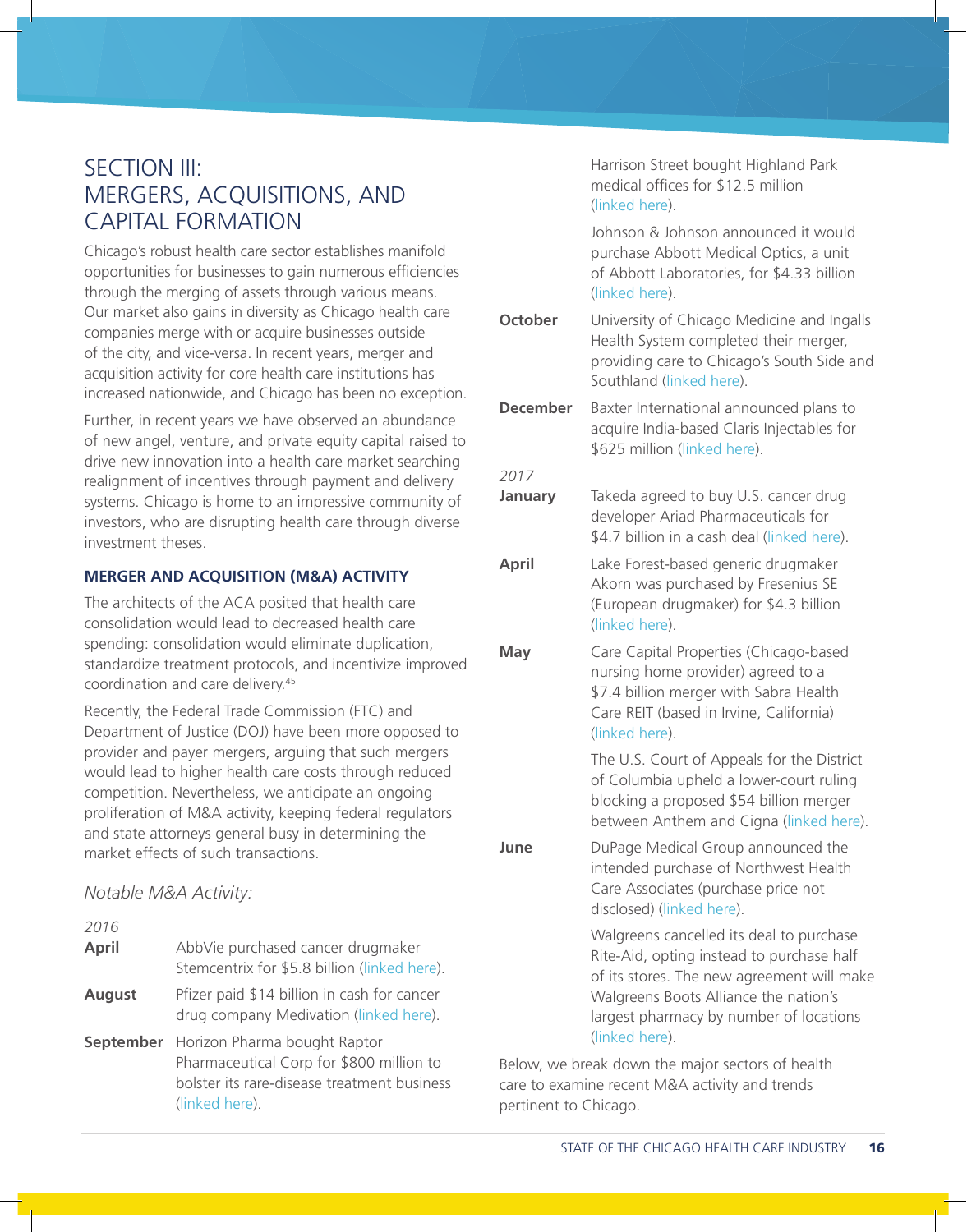#### **Providers**

The FTC rejected several proposed hospital mergers in 2016 nationwide, and is likely to maintain rigid standards for transactions in the short and medium term, even with the new administration. Despite this, 77 hospital transactions were closed across the U.S. by Q3 of 2016, compared to 112 hospital transactions in 2015, and 95 in 2014.46 As of early 2017, the FTC lacked sufficient commissioners to conduct a timely review of the high volume of proposed mergers, leading some states to explore authority under Certificate of Public Advantage policy.

For the first time, the FTC challenged a hospital merger in an urban setting, and judges adopted a narrowly defined geographic area where the hospitals compete. The merger of note—between Advocate Health Care and NorthShore University HealthSystem—was suspended in March 2017, as antitrust regulators worried that the merger would result in higher prices for consumers. If the merger had been completed, the new health system would have been the 11th largest nonprofit hospital network in the nation.47

Meanwhile, in early 2017, Rush University Medical Center (Near West Side in Chicago), Rush-Copley Medical Center (Aurora), and Rush Oak Park Hospital (Oak Park), officially began operating as one academic health network: Rush. Large Chicago health systems such as Advocate Health Care, Northwestern Medicine, and University of Chicago Medicine have made moves to acquire smaller entities, expanding their brands in new directions.

In light of the Advocate-NorthShore merger failure, coupled with previous provider M&A activity and reform uncertainty, large provider M&A activity in Chicago is likely to slow. The recent announcement of the potential University of Pittsburgh Medical Center and PinnacleHealth affiliation will help further determine and establish the Trump administration's stance on hospital M&As.

#### **Payers**

Two potential insurance megamergers were announced in 2016: Aetna and Humana, and Anthem and Cigna. Former Attorney General Loretta Lynch announced in July 2016 that the DOJ was filing lawsuits to prevent both mergers, citing decreased competition on the ACA exchanges, among other reasons. Only hours after the announcement, Humana announced its exit from most ACA markets; a week later, Anthem said it would expand its ACA offerings if the merger with Cigna was approved.

In February 2017, Aetna and Humana mutually called off the merger. Within hours, the Anthem and Cigna merger was also cancelled. No other payer merger activity had any impact on the Chicago market over the past year.

#### **Medical Device and Technology**

In 2015, there were no less than ten megamergers and acquisitions, with several medical device and technology transactions exceeding \$1 billion in value.<sup>48</sup> The large medical device and technology players continue to acquire business units to expand product offerings, remain attractive to innovative talent, and acquire startups for their R&D capabilities. Activity in late 2016 and early 2017 was predictably lower in value, due in part to political and policy uncertainty. We have observed that when larger medical technology companies do acquire or purchase mid-to-large sized companies, it is done to acquire new product lines and diversify, offer more product bundles, and ultimately boost market share. Two major acquisitions in the last year demonstrate this point:

- Abbott acquired St. Jude Medical Inc. for \$25 billion to expand its heart device business, allowing it to more effectively compete with Medtronic and Boston Scientific. (Deal finalized January 2017)
- Becton Dickinson purchased C.R. Bard for \$24 million, aiming to improve BD's market position in cardiac and urological products, medication management, and infection prevention by broadening its product portfolio. (April 2017)

#### **Life Sciences**

Nationally in 2016, the life sciences sector announced \$215 billion in deals, including \$75 billion in pharmaceuticals. Sector deal-making declined to approximately half the level of 2014–2015, driven by a decline in megadeals.<sup>49</sup> The last year brought exponential uncertainty: with many life sciences companies operating multi-nationally, news of Brexit and the U.S. presidential elections as factors clouding deals.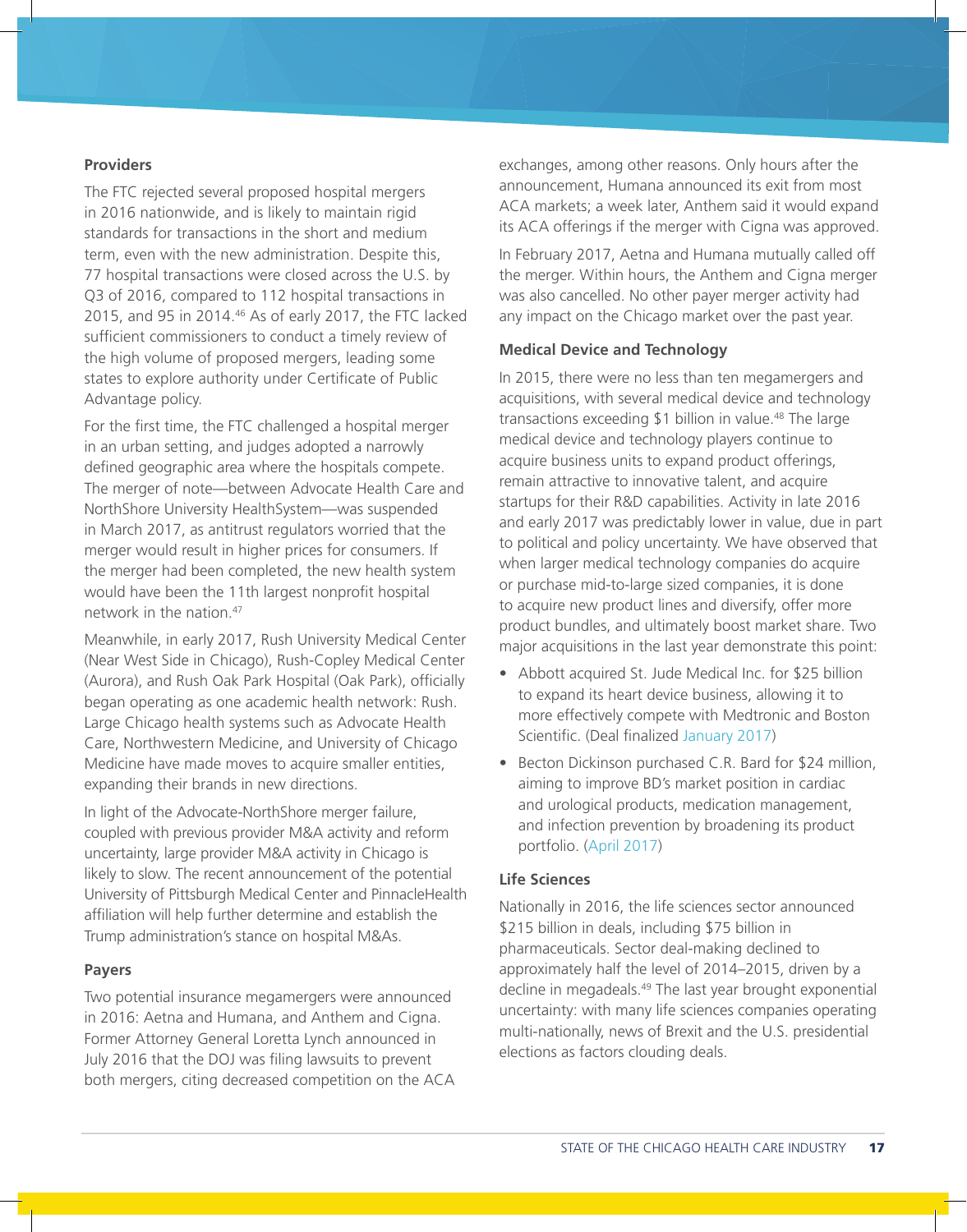Last year, two Chicago health care companies announced acquisitions totaling over \$30 billion: the \$25 billion purchase of St. Jude Medical by Abbott and the \$5.8 billion acquisition of cancer drug firm Stemcentrix by AbbVie.50 While Chicago may not see deals of this magnitude in 2017, the Trump administration is expected to relax corporate tax rates, and the Chicago-based health care companies looking to acquire promising, smaller companies may leverage that opportunity and further diversify their asset portfolios.

#### **Nontraditional Entrants**

Nontraditional players and industry outsiders are beginning to actively invest in health care-related pursuits. Players such as Google, Apple, and AT&T have all entered HIT. Mattel Corporation announced its decision to develop health devices for babies and children. In June 2017, it was rumored that Amazon was exploring ways to leverage its technology, analytics, and logistics assets to disrupt the pharmaceutical supply chain.

#### **CHICAGO CAPITAL STOCK**

In July 2017, researchers supporting HC3 interviewed over 15 private equity and venture funds that are wholly or materially invested in health care. Combining these interviews with publicly available data and industry projections, we have approximated certain key metrics that represent the capital dynamics of the Chicago market. These interviews focused on capital under management, capital stock, investment focus areas, and observations regarding investible businesses in Chicago, and how the city could improve the environment to form and channel capital.

#### **Private Equity**

Based on our interviews, diligence, and publicly available data, we estimate that Chicago-based health care private equity (PE) funds have raised roughly \$4.4 billion from 2014 to 2016. Further, we estimate that unallocated capital through the city's health care private equity funds equals \$1.75 billion, representing a material capital stock, which could, in part, continue to bolster lower middle market health care businesses in the city.

Nationally, seven of the 12 health care only-focused private equity firms are located in Chicago.<sup>51</sup>

The numerous provider networks, rich startup environment, and diverse base of health care corporate headquarters in Chicago provide private equity firms with a rich intellectual pool to leverage.

#### **Venture Capital**

PitchBook estimates that as of July 2017, \$2.8 billion has already been invested in Illinois's health care market, compared to an estimated \$3.74 billion in 2016. While cash investments in that state's health care are up, the number of deals is down. In 2016, 28 were recorded; in 2017, only 11 deals have so far been made.<sup>52</sup>

In 2016, PitchBook Inc. ranked Chicago seventh in overall size of venture capital ecosystems. Since 2010, Chicago ventures have invested \$8.3 billion across all sectors. Venture-backed startups take advantage of the region's lower operating costs, dubbed "the Midwest discount." According to analysis by Hyde Park Angels, it costs tech firms approximately 42 percent more to operate in San Francisco than it does in Chicago.<sup>53</sup>

#### **CAPITAL ALLOCATION**

Chicago enjoys a rich ecosystem of private equity and venture capital firms, with firms experiencing two recordbreaking fundraising years in 2015 and 2016. As a result, most firms interviewed are replete with dry powder, with only one-third to a half of their current funds deployed. Moreover, Chicago has deep roots in health care investing with roughly half of the nation's private equity firms solely focused on health care. A dominant provider network also offers firms a strong network for health care intelligence and advisory positions. Nonetheless, investments in Chicago-based companies remains low.

#### **Investor Expectations**

Consensus among the professionals we interviewed indicates that the lack of Chicago-based investing is partially due to the provider ecosystem. The provider dynamics and slow pace of change to different models of delivery and reimbursement restricts the ability of start-ups to thrive, as risk-averse hospitals and health systems are slow to adopt innovative solutions. As such, new technologies are difficult to scale. Yet, firms recognize potential within Chicago, including the rich talent pool that exists from the bevy of health care and academic institutions.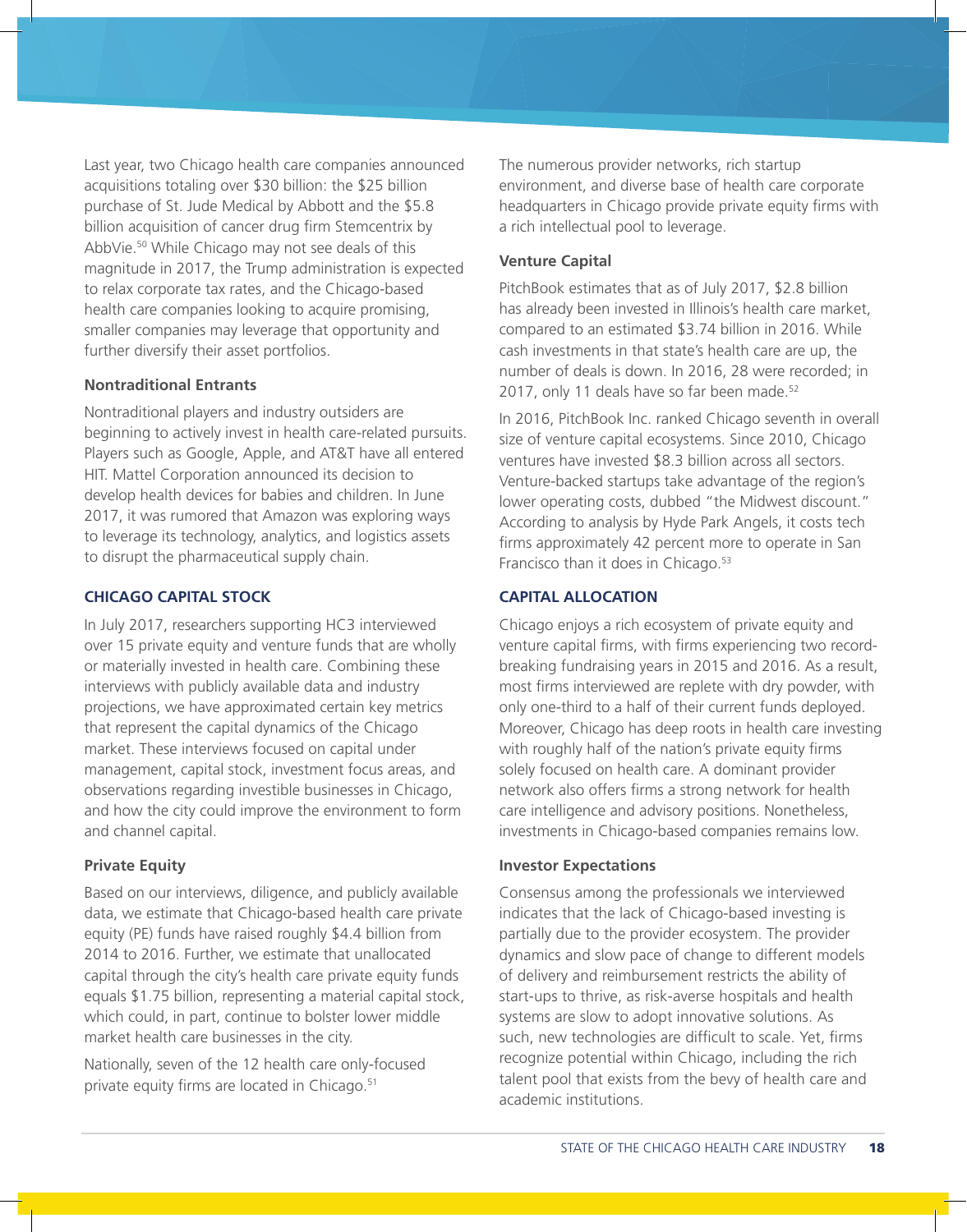

#### EXHIBIT 6: CHICAGO VENTURE FUNDING

*\*As of 4/30/2017, not-health care specific funds*

Investment professionals expect growth in Chicago in four major segments:

- 1. HIT and Analytics: Investors expect that HIT and data analytics will be a dominant investment area, given the segment's ability to scale across markets rather than be tied to a specific location. As the federal government encourages interoperability between EHRs and cybersecurity threats challenge patient privacy controls, investors are expecting to target emerging software companies that connect and protect health care data.
- 2. Pharma, Biopharma, and Specialty Drugs: Investors also expect to target traditional pharma companies partnering with high tech companies to develop pills that can assist with diagnostics, monitoring, and compliance.
- 3. Senior Care: As baby boomers continue to age, companies (both provider practices and technology firms) are expected to target investments in senior care. Researchers are continually obtaining data on this aging population, which in turn helps produce more sophisticated solutions, particularly as payment systems evolve.

4. Consumer Health: Bucketed under this segment is dental (largely because it is an optional benefit for most), telehealth (including dermatology), and other technologies that help providers transition to value. Patients are eager for convenient, streamlined health solutions, such as mobile applications and portals. Patients also want to be more engaged in the solutions. An emergence of "smart" doctor offices and hospital rooms—connecting patients with reliable medical information—has already begun, and investors expect this area to grow.

Chicago firms are not seeing significant investment in the payer space. Since the ACA marketplaces have built widespread dissatisfaction with traditional stakeholders, venture capital funds and entrepreneurs have been investing in new insurance and related solutions on the coasts. Health insurance-related startups raised more than \$1.2 billion in venture funding in 2015, but only a small portion of that was raised in Chicago-based firms. Chicago firms are also shying away from medical technologies with physical components, such as devices, which often include lengthy FDA regulatory processes that sometimes do not receive approval. This is likely due to a lack of expertise, upfront capital requirements, and delayed cash flows.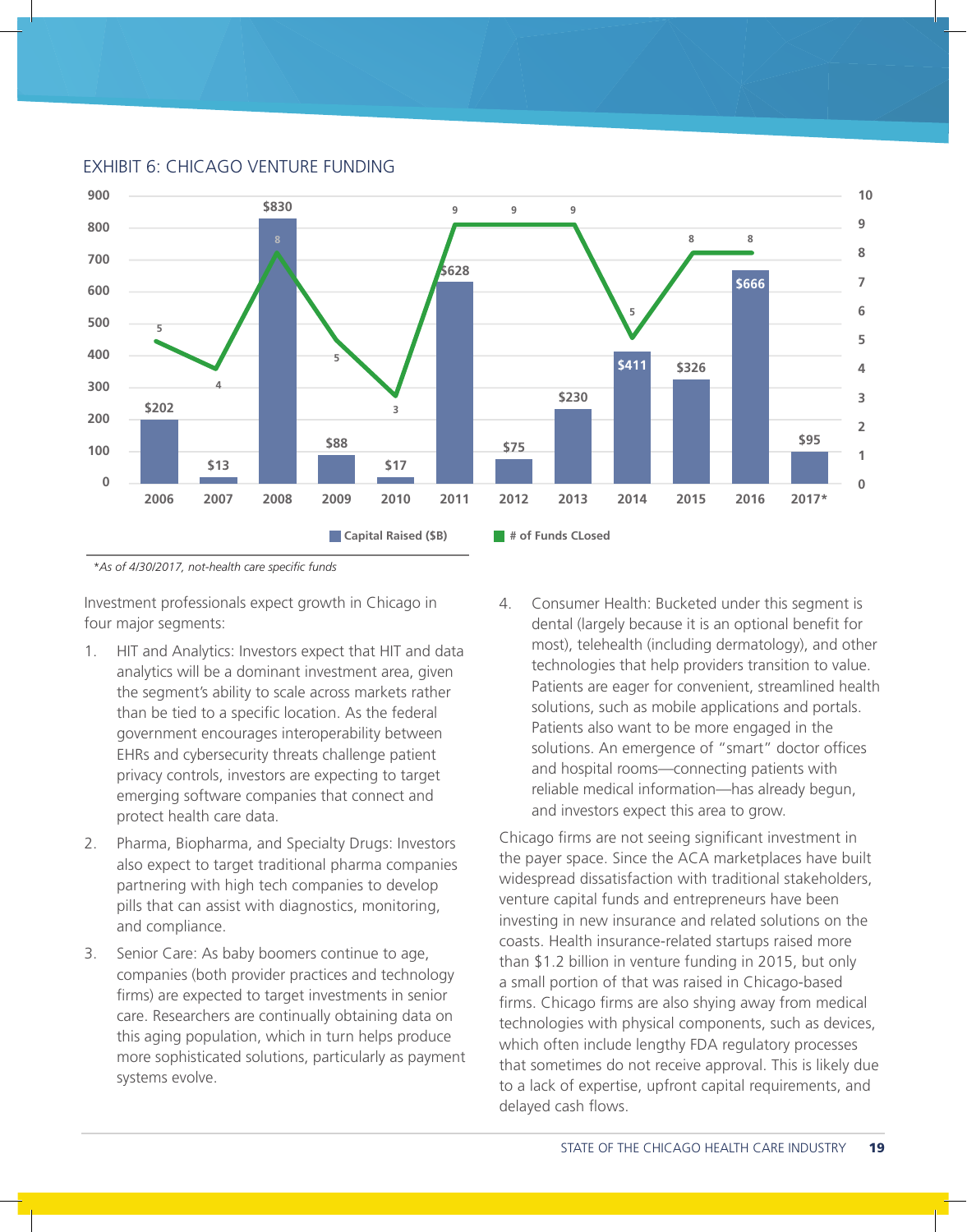#### **INCREASING CHICAGO INVESTMENT POTENTIAL**

Expanding Chicago's investment community and cityspecific investment can take several paths. One is in closing the gaps in communication and knowledge between area private equity and venture capital investors. These groups are viewed as being isolated, and better coordination of investment activity will help Chicago's investment opportunities thrive.

Through our interviews, investors throughout the city expressed an underlying feeling that the city and state's unfunded liabilities could stunt future economic development through insufficient capital formation and Chicago-specific investment. In the short-term, investors and talent that come to Chicago may be concerned with tax increases; in the long-term, the fear to enter the Chicago market could have consequential impacts. The city also presents a case of the innovator's dilemma:

Chicago is heavily influenced by large health systems and other market players who are risk averse, despite being committed to creating new opportunities for innovation. Expanding investment opportunity in Chicago will balance stability and innovation.

Some Chicago firms we interviewed posited that Chicago exists on a tipping point to transition to larger investments; for example, the recent \$500 million capital injection to Outcome Health. Additionally, the Duchossois family donation of \$100 million to University of Chicago Medicine—which will be used for research on disease prevention—is tilting Chicago toward additional large donations and innovation, and the minority investment of \$250 million by Summit Partners to DuPage Medical Group demonstrates that Chicago is beginning to invest in its own care. These larger capital infusions signal that the Chicago market may be transitioning to a bigger scale.

| <b>Company</b><br><b>Name</b> | <b>Total Raised</b><br>(SM) | <b>Active Investors</b>                                                                                                                                                                                                                                                                                                                                                                                                                                                                                                                                                  | Last<br><b>Financing</b><br><b>Size</b> | Last<br><b>Financing</b><br><b>Deal Type</b> |
|-------------------------------|-----------------------------|--------------------------------------------------------------------------------------------------------------------------------------------------------------------------------------------------------------------------------------------------------------------------------------------------------------------------------------------------------------------------------------------------------------------------------------------------------------------------------------------------------------------------------------------------------------------------|-----------------------------------------|----------------------------------------------|
| <b>Texture Health</b>         |                             | Gary Comer, Medical Home Network, Safety Net Connect                                                                                                                                                                                                                                                                                                                                                                                                                                                                                                                     |                                         |                                              |
| Dermio                        | N/A                         | StartUp Health                                                                                                                                                                                                                                                                                                                                                                                                                                                                                                                                                           |                                         | Accelerator/<br>Incubator                    |
| Vivacelle Bio                 | 1.48                        | Cuthbert Simpkins, Diane Simpkins, National Institutes of<br>Health, The Bunker Incubator, University of Illinois, Urbana<br>Champaign                                                                                                                                                                                                                                                                                                                                                                                                                                   | 0.20                                    | Series A1                                    |
| Analyte Health                | 28.32                       | Western Technology Investment, DFJ Portage, Mohr<br>Davidow, Apex Venture Partners, DFJ                                                                                                                                                                                                                                                                                                                                                                                                                                                                                  | 6.50                                    | Series C1                                    |
| Opternative                   | 10.04                       | Apex Venture Partners, Armando Pauker, Brian Hirsch,<br>Caerus Investment Partners, Catapult Chicago, Chicago<br>Ventures, Corazon Capital, Craig Duchossois, David<br>Herrmann, DRW Venture Capital, Duchossois Capital<br>Management, Healthbox, John Rompon, Jump Capital,<br>Lakewest Venture Partners, Lon Chow, McNally Capital,<br>Michael Sachs, NextGen Venture Partners, Pallasite Ventures,<br>Pritzker Group Venture Capital, Sam Yagan, Tao Huang,<br>Trebuchet Fund, Tribeca Venture Partners, United Enterprise<br>Fund, Wasson Enterprise, Wayne Boulais | 6.00                                    | Series A                                     |
| Rexuti                        | 0.25                        |                                                                                                                                                                                                                                                                                                                                                                                                                                                                                                                                                                          | 0.25                                    | Angel                                        |
| GoHealth                      | 3.00                        | GoHealth                                                                                                                                                                                                                                                                                                                                                                                                                                                                                                                                                                 | 3.00                                    | Corporate                                    |
| <b>Tract Therapeutics</b>     |                             |                                                                                                                                                                                                                                                                                                                                                                                                                                                                                                                                                                          |                                         | Series A                                     |
| Cearna                        | 0.81                        |                                                                                                                                                                                                                                                                                                                                                                                                                                                                                                                                                                          | 0.66                                    | Angel                                        |
| Retrofit                      | 17.80                       | Chicago Ventures, Correlation Ventures, DFJ, HPA,<br>FireStarter Fund, Cambia Health Solutions                                                                                                                                                                                                                                                                                                                                                                                                                                                                           | 4.80                                    | <b>Early Stage</b><br><b>VC</b>              |

# EXHIBIT 7: MAJOR HEALTH CARE DEALS IN CHICAGO SINCE JANUARY 2016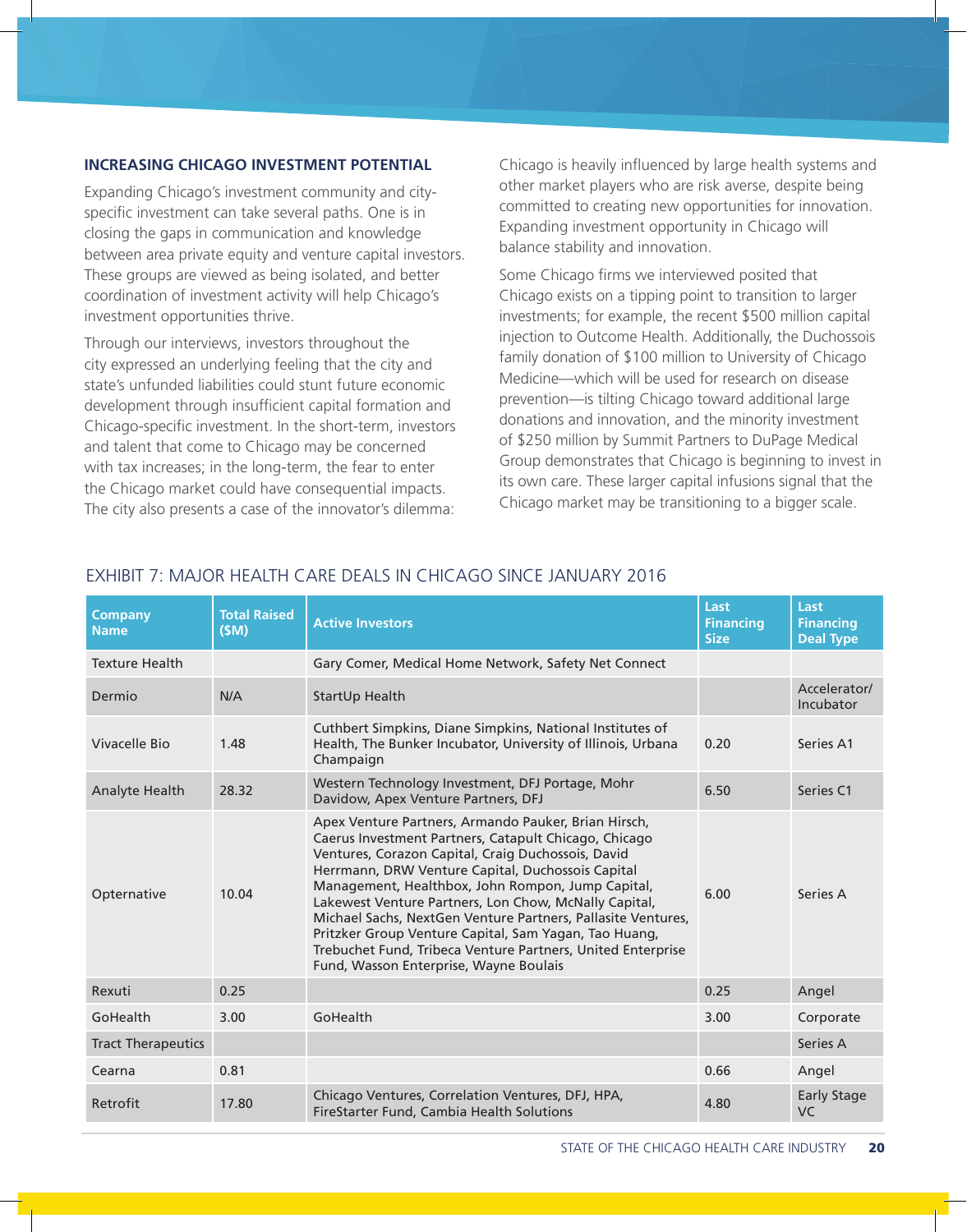| <b>Company</b><br><b>Name</b>        | <b>Total Raised</b><br>(SM) | <b>Active Investors</b>                                                                                                                                                                                                                                                                                                     | Last<br><b>Financing</b><br><b>Size</b> | Last<br><b>Financing</b><br><b>Deal Type</b> |
|--------------------------------------|-----------------------------|-----------------------------------------------------------------------------------------------------------------------------------------------------------------------------------------------------------------------------------------------------------------------------------------------------------------------------|-----------------------------------------|----------------------------------------------|
| Surgical<br>Innovation<br>Associates | 0.75                        | Northwestern University Endowment                                                                                                                                                                                                                                                                                           | 0.75                                    | Angel                                        |
| Ao1 Solutions                        | 0.70                        | Catapult Chicago, Corey Ferengul, Individual Investor, Mark<br>Gundry, Tom Hassfurther, Tribal Ventures                                                                                                                                                                                                                     | 0.38                                    | Convertible<br>Debt                          |
| <b>Procured Health</b>               | 15.10                       | Accelerator Technology Holdings, Blueprint Health, Catapult<br>Chicago, Clayton Associates, Foley Ventures, F-Prime Capital<br>Partners, Health Insight Capital, Heritage Group, Individual<br>Investor, Jump Capital, Kal Vepuri, Oxeon Partners, Silicon<br>Badia, Waterline Ventures, Zimmerman Ventures                 | 10.00                                   | Series B1                                    |
| Aligned Modern<br>Health             |                             | Harbour Point Capital, Matter                                                                                                                                                                                                                                                                                               |                                         |                                              |
| SwipeSense                           | 16.50                       | BCBS Venture Partners, Eclipse Ventures, Jumpstart Ventures,<br>Matter, New Ground Ventures, OCA Ventures, Sandbox,<br>Healthbox                                                                                                                                                                                            | 4.00                                    | Convertible<br>Debt                          |
| Caremerge                            | 20.22                       | 1871 Chicago, Aging2.0, Arsenal (Winter Park), Cambia<br>Health Solutions, GE Ventures, Generator Ventures, Grazyna<br>Kulczyk, Individual Investor, Insight Venture Partners, Link-<br>age, Matter, StartUp Health                                                                                                         | 14.00                                   | Series C                                     |
| CareSkore                            | 4.42                        | 1871 Chicago, Cota Capital, Liquid 2 Ventures, Mandra<br>Capital, Rising Tide Fund, Storm Ventures, Y Combinator                                                                                                                                                                                                            | 4.30                                    | Seed                                         |
| <b>Briteseed</b>                     | 1.00                        | BD Ventures, Insight Product Development, Johnson &<br>Johnson Innovation - JJDC, Matter, MedTech Innovator,<br>National Institutes of Health, PROPEL, Research Corporation<br>Technologies, TechWeek LA, The National Science<br>Foundation, TMCx Innovation, U.S. Department of Health<br>and Human Services, VentureWell |                                         |                                              |
| CancerIQ                             | 2.10                        | 1776, 1871 Chicago, David Davidovic, Fawn Capital Partners,<br>KGC Capital, Kiran Nimmagadda, Konyin Ajayi, Lightbank,<br>Maryam Bashir, Matter, Patrick Callahan, Ravi Lingarkar,<br>Rock Health, Sola Olopade, University Innovation Fund,<br>University of Chicago Booth School of Business                              | 2.00                                    | Seed                                         |
| <b>Health Smart</b><br>Technologies  | N/A                         | Catapult Ideas                                                                                                                                                                                                                                                                                                              |                                         | Accelerator/<br>Incubator                    |
| <b>Attune Medical</b>                | 9.90                        | Accelerate Michigan Innovation Competition, Gopher<br>Angels, Heartland Angels, National Science Foundation,<br>Perkins Coie                                                                                                                                                                                                | 4.00                                    |                                              |
| <b>Explorer Surgical</b>             | 1.02                        | CJM Ventures, M25 Group, Matter, National Science<br>Foundation, New Venture Challenge, Polsky Center, Pritzker<br>Group Venture Capital, SymphonyAlpha Ventures, Wasson<br>Enterprise                                                                                                                                      | 1.00                                    | Seed                                         |
| Skincure<br>Oncology                 | 2.50                        |                                                                                                                                                                                                                                                                                                                             | 2.50                                    | Seed                                         |
| Level EX                             | 2.15                        | JAZZ Venture Partners, Matter, Pritzker Group Venture<br>Capital                                                                                                                                                                                                                                                            | 0.40                                    | Series A                                     |
| vCareConnect                         |                             | Gary Comer, Matter, Safety Net Connect                                                                                                                                                                                                                                                                                      |                                         |                                              |
| Prescript IQ                         | 0.55                        | Matter, National Science Foundation, Polsky Center                                                                                                                                                                                                                                                                          | 0.45                                    | Seed                                         |
| 4D Healthware                        | 1.47                        | HealthXL, Matter                                                                                                                                                                                                                                                                                                            | 0.70                                    | Series 2                                     |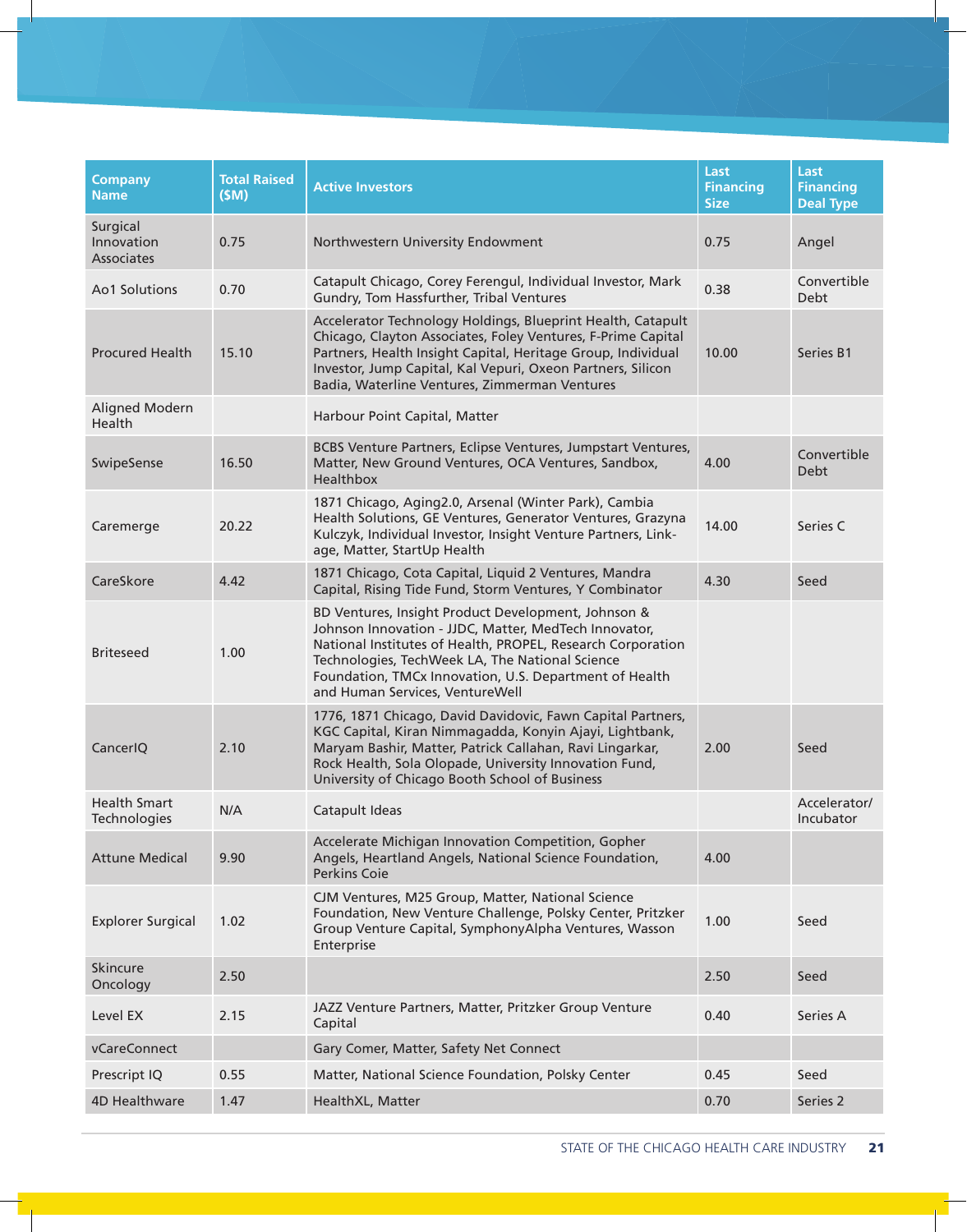| <b>Company</b><br><b>Name</b>            | <b>Total Raised</b><br>(SM) | <b>Active Investors</b>                                                                                                                                                                                                                                                                                                                                                                                                                      | Last<br><b>Financing</b><br><b>Size</b> | Last<br><b>Financing</b><br><b>Deal Type</b> |
|------------------------------------------|-----------------------------|----------------------------------------------------------------------------------------------------------------------------------------------------------------------------------------------------------------------------------------------------------------------------------------------------------------------------------------------------------------------------------------------------------------------------------------------|-----------------------------------------|----------------------------------------------|
| Cubii                                    | 0.68                        | 1871 Chicago, David Appel, G2T3V, Healthbox, Howard<br>Tullman, Jai Shekhawat, Joel Appel, Polsky Center                                                                                                                                                                                                                                                                                                                                     | 0.03                                    | Angel                                        |
| Third Eye Health                         | 1.08                        | Healthbox, Matter                                                                                                                                                                                                                                                                                                                                                                                                                            | 1.08                                    | Angel                                        |
| Genivity                                 | N/A                         | Envestnet Yodlee, RootsTech                                                                                                                                                                                                                                                                                                                                                                                                                  |                                         | Accelerator/<br>Incubator                    |
| AltaThera<br>Pharmaceuticals             | 6.08                        | <b>Matter Ventures</b>                                                                                                                                                                                                                                                                                                                                                                                                                       | 3.58                                    | Angel                                        |
| Kaizen Health                            | N/A                         | 1871 Chicago, Ekistic Ventures, Impact Engine, The Bunker<br>Incubator, Village Capital                                                                                                                                                                                                                                                                                                                                                      |                                         | <b>Early Stage</b><br>VC.                    |
| ChattrMD                                 |                             | <b>Matter</b>                                                                                                                                                                                                                                                                                                                                                                                                                                |                                         |                                              |
| MyPeople Health                          |                             | Matter, StartUp Health                                                                                                                                                                                                                                                                                                                                                                                                                       |                                         |                                              |
| <b>Quiddity Solutions</b>                | N/A                         | <b>Matter</b>                                                                                                                                                                                                                                                                                                                                                                                                                                |                                         | Seed                                         |
| First Stop Health                        | 5.90                        | Tim Schumacher                                                                                                                                                                                                                                                                                                                                                                                                                               | 1.60                                    | Angel                                        |
| <b>ECD-Network</b>                       | 0.77                        |                                                                                                                                                                                                                                                                                                                                                                                                                                              | 0.77                                    | Angel                                        |
| Livongo                                  | 132.00                      | <b>7wire Ventures, American Investment Holdings, Cowen</b><br>Private Investments, Draper Fisher Jurvetson, General<br>Catalyst Partners, Glen Tullman, Healthcare Growth<br>Partners, Humana, Kevin Colleran, Kinnevik, Kleiner Perkins<br>Caufield & Byers, Merck Global Health Innovation Fund,<br>Microsoft Ventures, Sapphire Ventures, Singapore Economic<br>Development Board, Slow Ventures, Wanxiang America,<br>Zaffre Investments | 52.50                                   | Series D                                     |
| Jellyvision                              | 26.66                       | Updata Partners, Sigma Partners, Jackson Square Ventures                                                                                                                                                                                                                                                                                                                                                                                     | 20.00                                   | Later Stage<br>VC                            |
| Evariant                                 | 89.77                       | Dignity Health, Health Enterprise Partners, Lightspeed<br>Venture Partners, McKesson Ventures, Salesforce Ventures,<br>The Goldman Sachs Group                                                                                                                                                                                                                                                                                               | 63.53                                   | Series C                                     |
| higi                                     | N/A                         | BlueCross BlueShield Venture Partners, Merrick Ventures                                                                                                                                                                                                                                                                                                                                                                                      |                                         | <b>Series B</b>                              |
| Regatta Medical                          |                             | <b>GTCR</b>                                                                                                                                                                                                                                                                                                                                                                                                                                  |                                         |                                              |
| SA Ignite                                | 9.39                        | <b>Aligned Partners</b>                                                                                                                                                                                                                                                                                                                                                                                                                      | 2.05                                    | Series B                                     |
| <b>Triggr Health</b>                     | 4.20                        | Drive Capital, KohFounders, Matter                                                                                                                                                                                                                                                                                                                                                                                                           | 4.20                                    | Series A                                     |
| PreparedHealth                           | 4.20                        | Beverly Capital, Chicago Ventures, Meridian Street Capital,<br>Pritzker Group Venture Capital                                                                                                                                                                                                                                                                                                                                                | 4.00                                    | Seed                                         |
| <b>Sword Diagnostics</b>                 | 6.08                        | Elevate Ventures, Jumpstart NJ Angel Network, Keiretsu<br>Forum, Tech Council Ventures, Vencore Capital                                                                                                                                                                                                                                                                                                                                      |                                         |                                              |
| Upfront<br>Healthcare<br><b>Services</b> | 6.00                        | Echo Health Ventures, Hyde Park Venture Partners, Martin<br>Ventures, Nashville Capital Network                                                                                                                                                                                                                                                                                                                                              | 6.00                                    | Series A                                     |
| <b>Outcome Health</b>                    | 609.98                      | Alpha Venture Partners, Balyasny Asset Management,<br>CapitalG, Goldman Sachs Investment Partners, Juna Equity<br>Partners, Leerink Transformation Partners, Paul Freedman,<br>Pritzker Group Venture Capital                                                                                                                                                                                                                                | 609.88                                  | Series A                                     |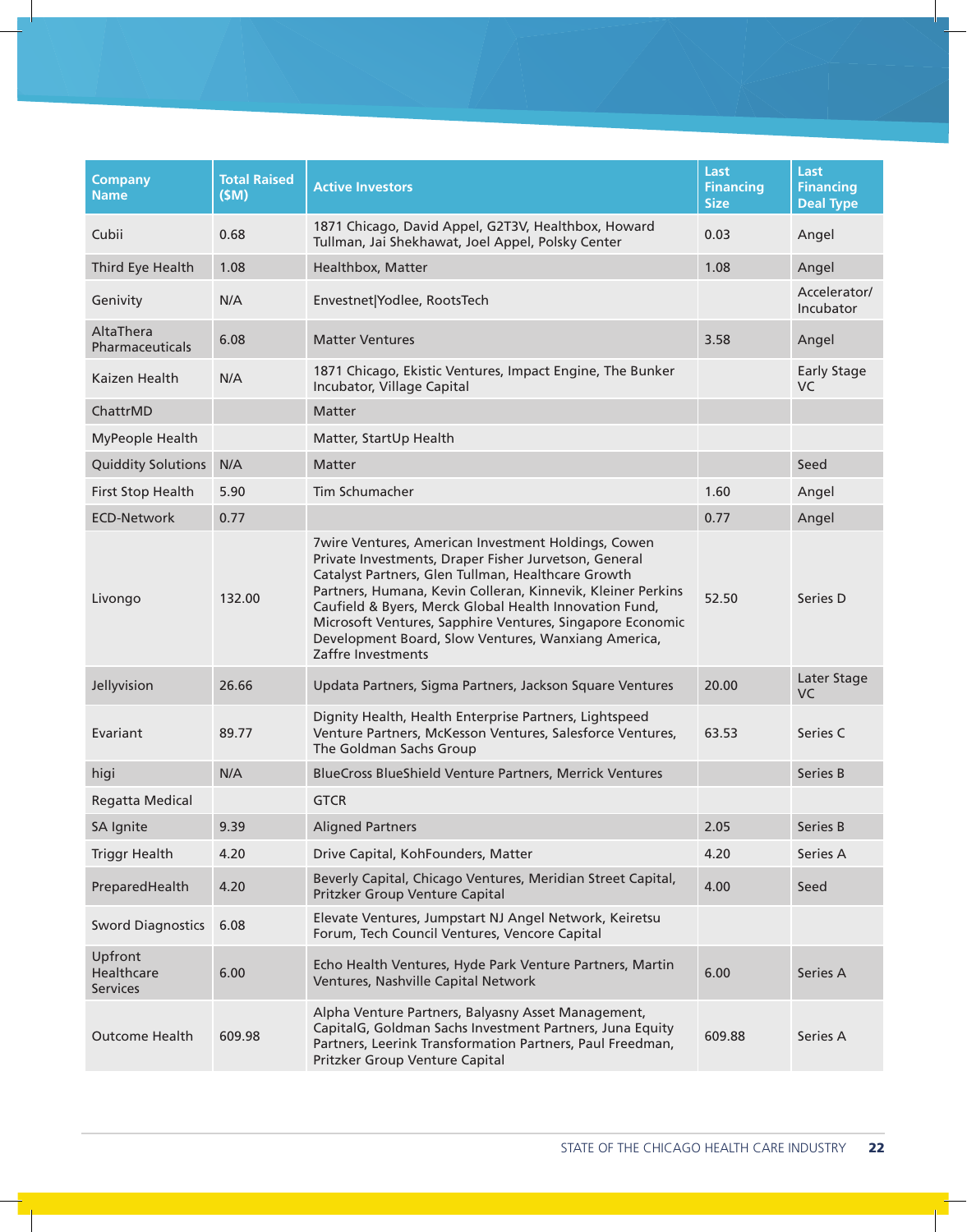| <b>Company</b><br><b>Name</b> | <b>Total Raised</b><br>(SM) | <b>Active Investors</b>                                                                                                                                                                                                                                                                                                       | Last<br><b>Financing</b><br><b>Size</b> | Last<br><b>Financing</b><br><b>Deal Type</b> |
|-------------------------------|-----------------------------|-------------------------------------------------------------------------------------------------------------------------------------------------------------------------------------------------------------------------------------------------------------------------------------------------------------------------------|-----------------------------------------|----------------------------------------------|
| Regroup Therapy               | 8.40                        | Craig Wiley, Furthur Fund, Greg Klein, HBS Alumni Angels<br>New York, HLM Venture Partners, Hyde Park Angels, Impact<br>Engine, Jon Hulme, KohFounders, Lon Chow, M25 Group,<br>Mark Agnew, Matter, Mike Evans, New Stack Ventures, OCA<br>Ventures, OSF Ventures, Sandalphon Capital, Seph Hall,<br><b>Wasson Enterprise</b> | 6.00                                    | Series A                                     |
| Resonance<br>Medical          | 1.29                        | <b>Matter</b>                                                                                                                                                                                                                                                                                                                 | 0.33                                    | Angel                                        |
| <b>EDGe Surgical</b>          | 1.61                        | <b>IBIO Institute, Matter</b>                                                                                                                                                                                                                                                                                                 | 0.21                                    | Angel                                        |
| EazyScripts                   | 2.00                        | <b>Bluff Point Associates, Matter</b>                                                                                                                                                                                                                                                                                         | 2.00                                    | Series A                                     |
| <b>Groove Health</b>          | 1.60                        |                                                                                                                                                                                                                                                                                                                               | 1.60                                    | Angel                                        |
| ResQ Pharma                   | 1.05                        | Francis Wisniewski, Henry Shatkin, Matter, National<br>5.00<br>Institutes of Health, The Bunker Incubator                                                                                                                                                                                                                     |                                         |                                              |
| <b>Bold Diagnostics</b>       |                             | Jesse H. Jones Graduate School of Business, Matter, National<br>Science Foundation                                                                                                                                                                                                                                            |                                         |                                              |
| Latona<br>Therapeutics        |                             | Matter, Polsky Center                                                                                                                                                                                                                                                                                                         |                                         |                                              |
| <b>Output Medical</b>         |                             | Insight Product Development, Matter                                                                                                                                                                                                                                                                                           |                                         | Angel                                        |
| Vaylenx                       |                             | e-Fest, TechGROWTH Ohio, Texas Christian University<br>Endowment                                                                                                                                                                                                                                                              |                                         |                                              |
| WellRight                     | 4.63                        | <b>KDWC Ventures</b>                                                                                                                                                                                                                                                                                                          |                                         | <b>Early Stage</b><br>VC.                    |
| <b>Healthy Amplified</b>      | 0.35                        | <b>Matter</b>                                                                                                                                                                                                                                                                                                                 | 0.35                                    | Seed                                         |
| <b>ImmersiveTouch</b>         | 0.10                        | Healthbox, Matter, National Institutes of Health, U.S.<br>Department of Health and Human Services, United States<br><b>Department of Defense</b>                                                                                                                                                                              |                                         | Accelerator/<br>Incubator                    |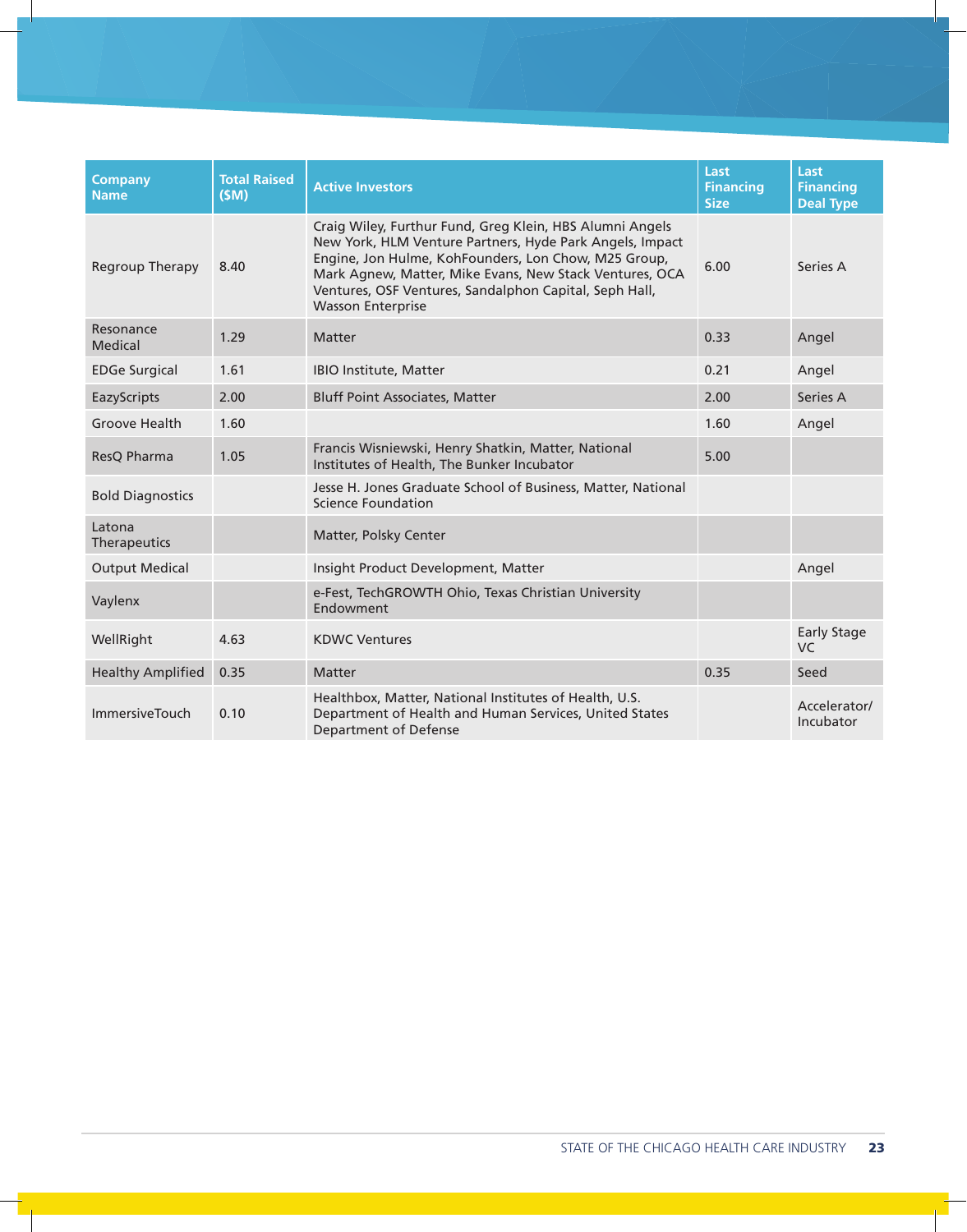# SECTION IV: HEALTH CARE INNOVATION AND INCUBATION

Over the last decade, the U.S. has vastly increased the number of innovation hubs,<sup>56</sup> accelerators,<sup>57</sup> and incubators.58 The U.S. is home to over 1,400 incubators, compared to 1,900 in 60 other nations. 100 of these U.S. incubators focus solely on health care. Chicago has gained innovative momentum and is home to prominent institutions that align with each category: innovation hubs such as the Illinois Science and Technology Park in the North suburbs and Illinois Medical District on the North West side; incubators such as MATTER; and accelerators such as Healthbox and AVIA.

#### **CORPORATE INNOVATION**

Chicago is home to over 140 medical research centers, including Takeda, AbbVie, Abbott, Hospira, Argonne National Laboratory and the U.S. Department of Energy's FermiNational Accelerator Laboratory (Fermilab). These innovation centers are being leveraged across multiple industries to develop new products, advance economic development, and address challenges in medicine. For example, Fermilab operates the largest, most powerful accelerator in the western hemisphere (the Large Hardon Collider), and Argonne's Advanced Photon Source is used by researchers who perform both basic scientific discovery and applied research, including initial findings that led to AbbVie's HIV drug, Kaletra®.

Corporate innovators are expanding their traditional partners and R&D portfolios to include research out of top Chicago academic medical centers. In 2016, AbbVie and the University of Chicago launched the Cancer Research Alliance, a five-year collaboration to advance oncology research.

During the past decade, Chicago's top universities have increased their R&D expenditures to over \$1.5 billion in FY 2015, creating new opportunities for med and biotech startups.<sup>59</sup>

While not only producing R&D, top Illinois universities are also incubating startups. According to the Illinois Innovation Index, Illinois universities produced more than 800 startups from 2012 – 2016. As of 2016, 76

### EXHIBIT 8: CHICAGO COLLEGES AND UNIVERSITIES, R&D EXPENDITURES 2014-2015

| <b>College or</b><br>University <sup>60</sup>                        | <b>R&amp;D</b><br><b>Expenditure</b> | <b>Deals</b><br><b>Closed</b> | <b>Average</b><br><b>Deal Size</b><br>(\$Million) |  |
|----------------------------------------------------------------------|--------------------------------------|-------------------------------|---------------------------------------------------|--|
| Northwestern<br>University                                           | \$645.3                              | \$656.2                       | Private                                           |  |
| University of<br>Chicago                                             | \$390.1                              | \$421.1                       | Public                                            |  |
| University of<br>Illinois, Chicago                                   | \$347.9                              | \$354.6                       | Private                                           |  |
| <b>Rush University</b>                                               | \$80.6                               | \$79.0                        | Private                                           |  |
| Loyola University<br>Chicago                                         | \$50.1                               | \$48.7                        | Private                                           |  |
| <b>Rosalind Franklin</b><br>University of<br>Medicine and<br>Science | \$17.7                               | \$16.6                        | Public                                            |  |
| Total:                                                               | \$1,531.7                            | \$1,576.1                     |                                                   |  |

percent of these startups founded from 2012 – 2016 are either still active or were acquired, and 81 percent remained in Illinois; 17 percent of the startups were in biomedical/health care.<sup>61</sup>

#### **INNOVATION HUBS**

Research hubs, like the Chicago Technology Park, University Technology Park at the Illinois Institute of Technology (IIT), and Illinois Science + Technology Park, provide the opportunity for universities and the industry to establish a community-based approach to research and scientific development. The Illinois Medical District (IMD), situated on Chicago's west side along I-290, fosters economic growth by supporting health care, research, program, technology commercialization, and real estate development initiatives. Annually, the IMD generates \$3.4 billion in economic activity and is home to over \$392 million in university R&D, annually.<sup>62</sup> Doubling as a health care incubator, the IMD currently houses 30 emerging technology-based companies.

#### **INCUBATORS AND ACCELERATORS**

The ability to secure funding—from seed to Series B—is fostering growth among Chicago startups. In addition, Chicago is home to more than 90 co-working spaces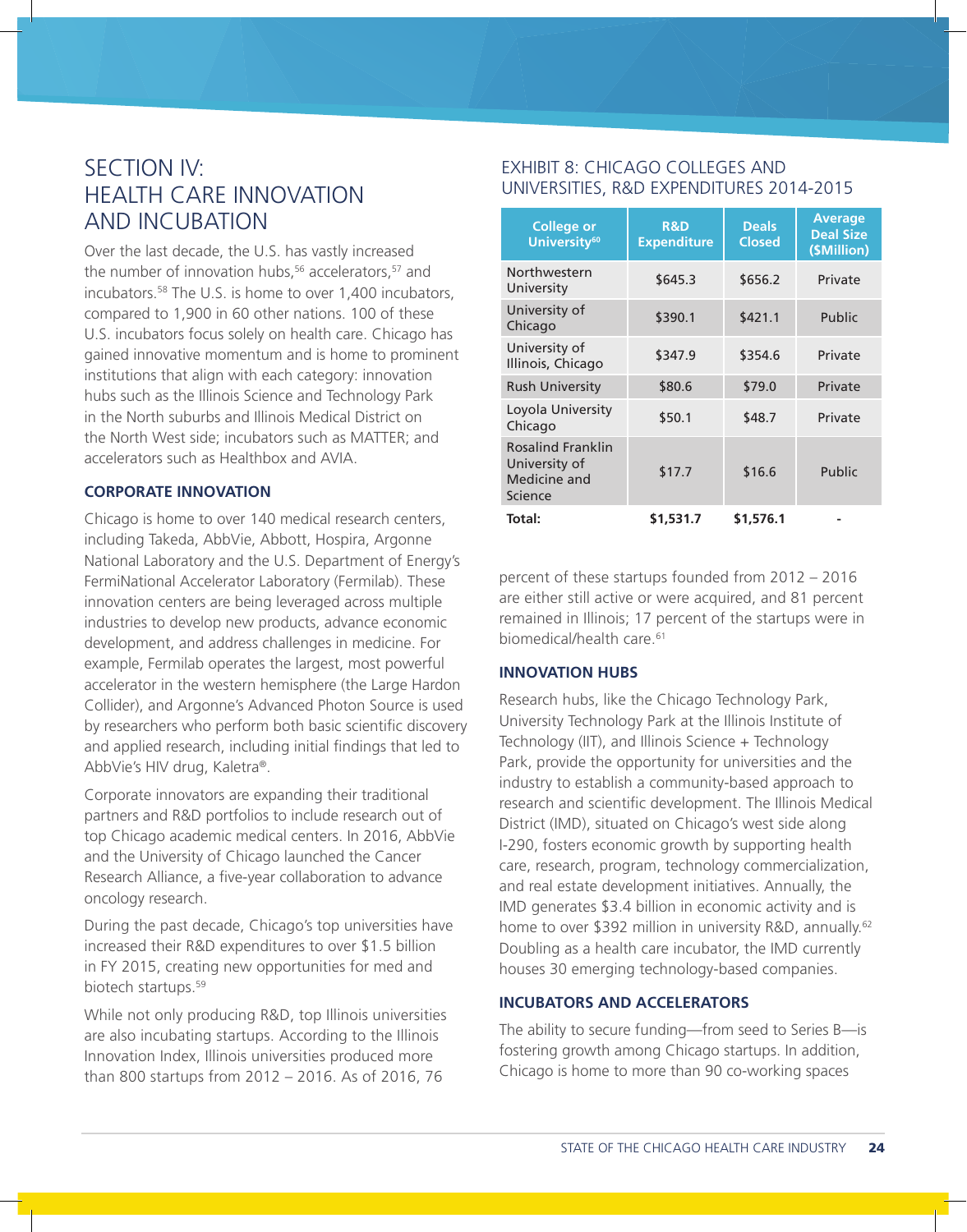and incubators, which provide space for innovation, help startups secure capital, and create new jobs. MATTER, University of Chicago's Polsky Center, and Blue1647 are among the most prominent incubators in the area. In 2016, PitchBook crowned Chicago as the second-best city for startups, only after New York City, based on total venture dollars and exits.<sup>63</sup> Backed by accelerators and coupled with the increase in common workspace cooperatives, Chicago's entrepreneurs have more resources at their fingertips.

Chicago hosts nationally ranked business education programs, in which students and graduates participate in annual pitch competitions and produce venturebacked startups. University-supported funds, in addition to a rich venture capital community, contribute to the area's innovative environment. The University of Chicago's \$20 million Innovation Fund and \$25 million Startup Investment Program provide funding for pointof-concept testing and early-business development. They also provide early-stage companies with Series A funding. Northwestern University has established two funds to accelerate the growth of university startups:

the \$10 million N.XT Fund and the \$4 million NUseeds Fund. Additional statewide innovation funding sources include the University of Illinois at Chicago Chancellor's Innovation Fund and Southern Illinois University's Saluki Concept Fund. These universities are tied to the larger venture community through their business schools and entrepreneurial institutes.

Incubated out of the mayor's office, MATTER, a health care technology incubator and community hub, launched in February 2015 under a public private partnership. MATTER is strategically located in Chicago's Merchandise Mart and has grown to be the largest health carefocused incubator in the nation. Since its inception two years ago, MATTER has been a catalyst for health care entrepreneurship and innovation in Chicago, currently incubating 200 health care companies across the entire spectrum of the industry. To date, MATTER members have raised over \$260 million in seed funding through Series B capital, created more than 1,300 jobs, and supplied solutions in the market that touch more than 63 million patient lives.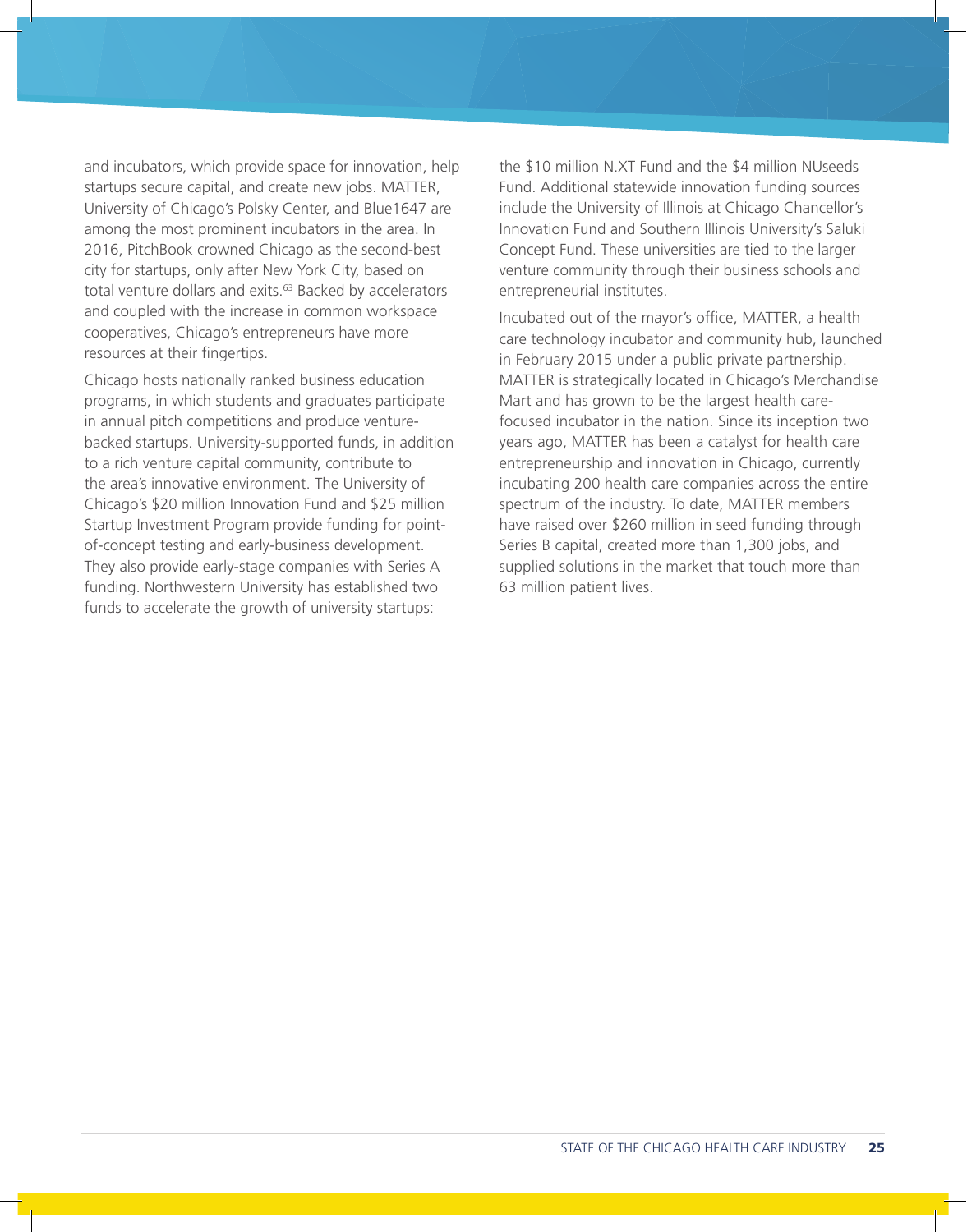# SECTION V: HEALTH EQUITY AND PUBLIC HEALTH

One of the challenges facing Chicago's health care environment is the need to better connect its own community with the services it provides. Chicago is comprised of 77 unique neighborhoods and hundreds of townships and cities throughout the surrounding areas. If you ride the CTA red line from Howard to 95th Street, you can watch the city transform from stop to stop, beginning with the affluence of the North Shore, the youth of Lincoln Park, the commerce of the Loop, and ending with the poverty further south. A key area of interest for HC3 members is to mobilize the business community and deploy resources that address some of the city's health and social challenges.

In 2016, the Chicago Department of Public Health (CDPH) released its second seminal report and strategic recommendations for the city's public health, titled Healthy Chicago 2.0.<sup>64</sup> The CDPH recommends key action areas consisting of:

- 1. Expanding partnerships and community engagement
- 2. Improving social, economic, and community conditions
- 3. Improving education
- 4. Increasing access to health care and human services
- 5. Promoting behavioral health
- 6. Strengthening child and adolescent health
- 7. Preventing and controlling chronic disease
- 8. Preventing infectious diseases
- 9. Reducing violence
- 10. Utilizing and maximizing data and research

A myriad of contributors exacerbate these challenges, and this report does not provide a comprehensive analysis of these issues; however, we do feel it is pertinent to observe key determinants driving these disparities, while recognizing the business community's current engagement with local communities and its aspirations to increase such engagement in the future.

At any given place in Chicago, you are standing miles from another part of the city where life expectancy is markedly different. The average life expectancy, for

example, between West Garfield Park (69 years) and the Loop (85 years) is 16 years. On average, in areas of high economic hardship, life expectancy is five years lower than those in better economic conditions.

These differences are driven, largely, by a confluence of economic situations, social realities, and access to the health system.

#### **ECONOMIC ENVIRONMENT**

In Chicago proper, Healthy Chicago 2.0 reports that there are 835,249 people living in conditions of high economic hardship. The most extreme hardship is on the West Side, with pockets of disproportionately higher hardship in the south. Further, 48 percent of Chicago's children live in communities labeled as "low child opportunity areas," which are more pervasive on the southern-most part of the city. These parts of the city lack educational and commercial infrastructures to produce access to jobs and post-secondary education that would break key economic disparities. Unemployment is 22 – 40 percent in most southern neighborhoods and 14 – 22 percent in the western parts of the city.

#### **SOCIAL DETERMINANTS**

Daily behavior, to an extent, explains why some Chicagoans are healthier than others. Numerous social and community factors vary depending on ethnicity or geography. There are many factors that contribute to a healthy life, and while municipalities cannot control individual behavior, Chicago can work with local programs to promote healthy living.

Understanding that health is impacted by economic opportunity, education, and public infrastructures is key. Chicago's supply of infrastructure that provides access to active, reliable, and safe transportation is strong in some neighborhoods, but is woefully absent in others. 37 percent of Chicagoans utilize public transportation to commute to work, and yet many low-income neighborhoods do not have access to public transit routes. Housing conditions vary across the city, with many children being exposed to lead and other chemicals that curtail healthy development. Walking and bike paths, access to grocery stores, basic safety amenities in the home, and access to safe educational settings are all key factors that require redress in much of Chicago.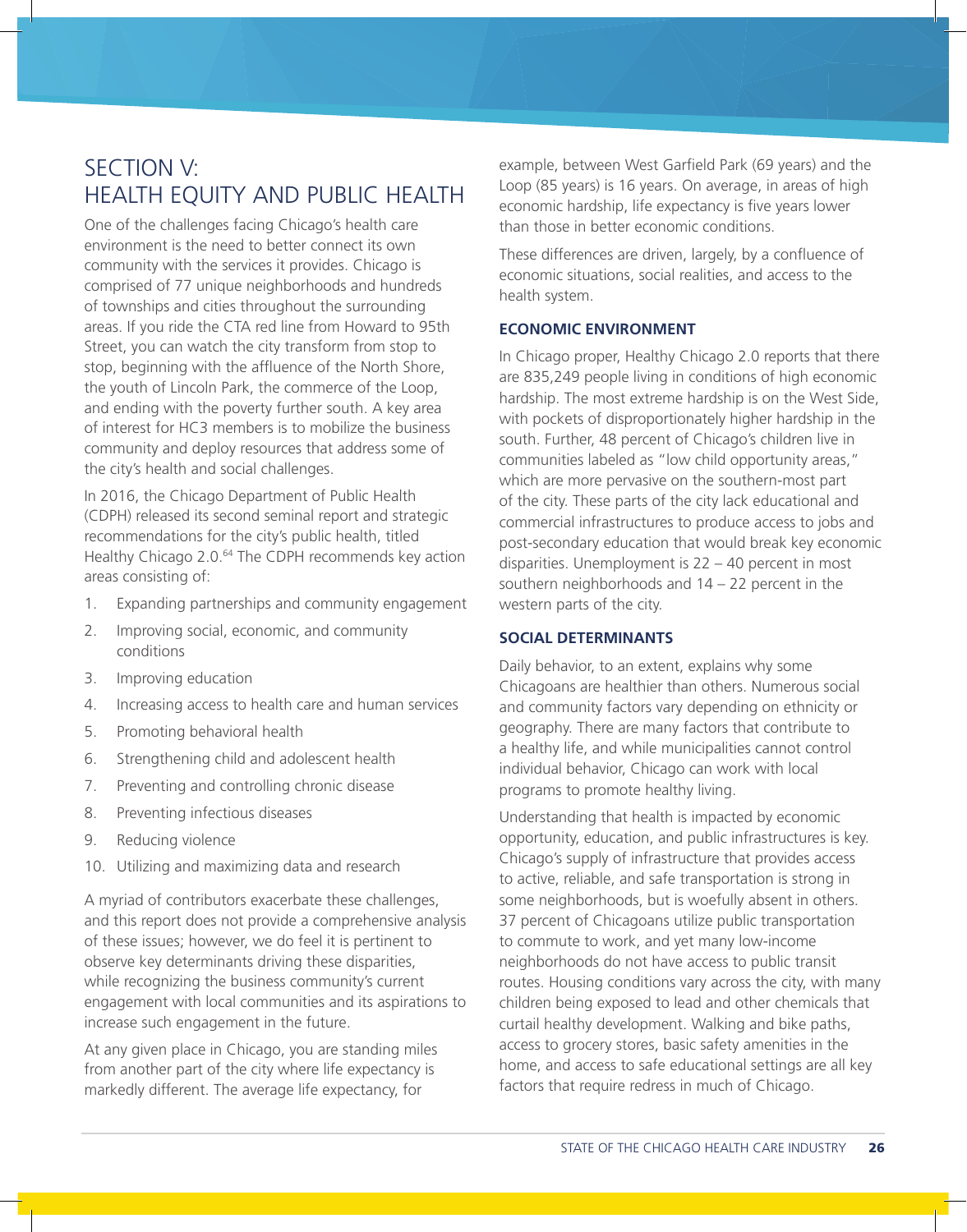#### **HEALTH SYSTEM ACCESS**

A great irony to the incredible health care infrastructure of Chicago is that many of its most vulnerable inhabitants do not have access to it. This inaccessibility remains an elusive component of Chicagoans' health. Chicago is home to vast networks of community health centers and private and public clinics that serve their neighborhoods with distinction.

According to Healthy Chicago 2.0, 18.7 percent of Chicagoans have no health insurance; on the west side, 11 contiguous neighborhoods have uninsured rates of 22 – 35 percent. This disparity represents a deficit in Chicagoans' access to primary care physicians, medications, behavioral health services, and other basic forms of care that promote good health. With the state's changes to the Medicaid program and national trends to reorder the financing system of health care, there are significant opportunities to improve local conditions required to advance access.

#### **DISEASE PREVALENCE**

Access to the health care system is increasingly vital because of the prevalence of chronic physical and mental disease which exacerbates Chicago's health inequity.

Utilizing county-level data from CMS' Medicare Chronic Condition Dashboard, estimates show that overall in Chicago in 2015:65

- 34.5 percent of fee-for-service Medicare beneficiaries had one chronic condition
- 29.5 percent had 2-3 chronic conditions
- 20 percent had 4-5
- 16 percent had 6+

During the same time period, out of the fourteen counties that comprise the greater Chicago area, four counties (including Cook County) had a higher percentage of beneficiaries with diabetes than the national average of 26.5 percent. Additionally, in 2015, 55 percent of Medicare beneficiaries in Chicago were hypertensive, and over 14 percent of the same population had depression.

Our businesses and citizens form a symbiotic relationship in Chicago. Businesses will not reach their full potential when the safety net is fractured, economic disparities abound, and a material number of Chicagoans remain unhealthy. While these problems are real and challenging, the innovation, capital, and accompanying economic development can help make Chicago healthier.



#### EXHIBIT 9: PERCENT OF MEDICARE BENEFICIARIES WITH CHRONIC CONDITION, 2012-2015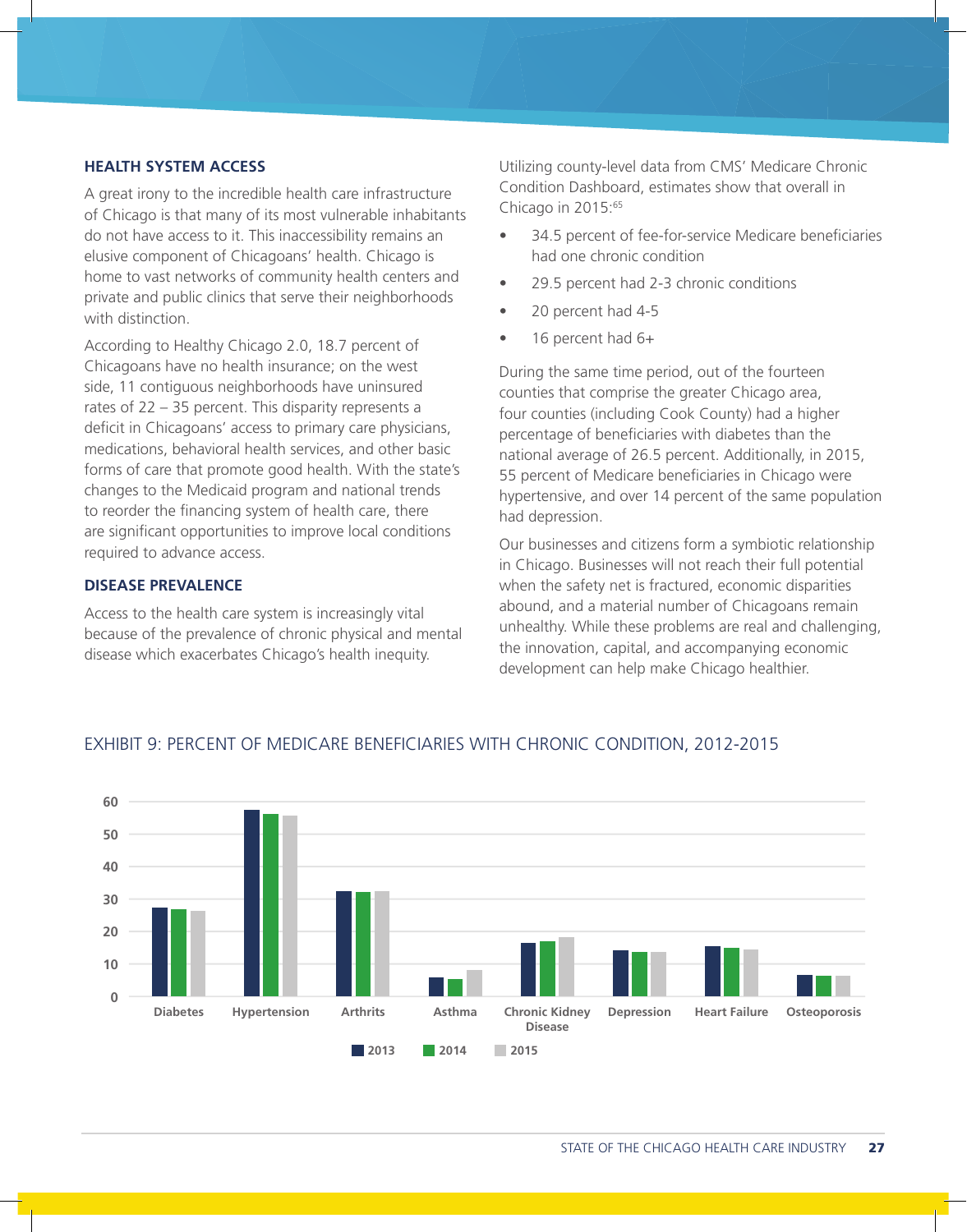# CONCLUSION

The city of Chicago boasts a vibrant health care industry with unique conditions for capital allocation, incredible talent, world-class care institutions, and innovative researchers, scientists, and technologists. The confluence of these assets in our city has the potential to establish Chicago as America's preeminent hub for health care disruption and innovation, leading the way for the rest of the country in achieving triple-aim results.

We believe Chicago's greatest strengths lie in:

- 1) A strong presence of private equity and venture capital firms, and its designation as the second best city in the nation for startups.
- 2) Its environments for development and growth through the 90 co-working spaces and incubators throughout the city, its community of accelerators, and corporate partners seeding innovation.
- 3) The graduate medical education and vocational training system that pumps talent into our city for productivity gains and expansion to meet tomorrow's needs.
- 4) The unique collaborations amongst and between all stakeholders that identify new opportunities and investments through partnerships, association platforms, community events, and HC3.
- 5) The sheer volume and diversity of health care industry expertise, across all industry sectors.

Major areas of opportunity for our city consist of:

- 1) A diffuse and fragmented delivery system that fails to coordinate care and lacks an aligned incentive structure with health insurers.
- 2) A need for greater continuity between investors with companies moving along the development spectrum.
- 3) Low insurance coverage rates, with 2017 open enrollment for Medicaid and the individual market to see significant churn of enrollees and limited resources to assist individuals in attaining such coverage.
- 4) Investor sentiment that the city and state's unfunded liabilities could stunt future economic development through insufficient capital formation and Chicagospecific investment.
- 5) Communities with extreme health disparities and inequity, and the underlying social determinants that prevent improved health, productivity, and safety.

The Health Care Council of Chicago (HC3) is in its first year and we continue to learn about the things that our business and community partners value. We continue to believe that there is a valuable role for Chicago's health care leaders and businesses to collectively play in improving the environment for local health care businesses, driving innovation for the nation, and improving the conditions of the less fortunate among us. There are manifold opportunities on each of these fronts and we look forward to working with business and civic leaders to advance our common cause in making Chicago the envy of all other cities in health care.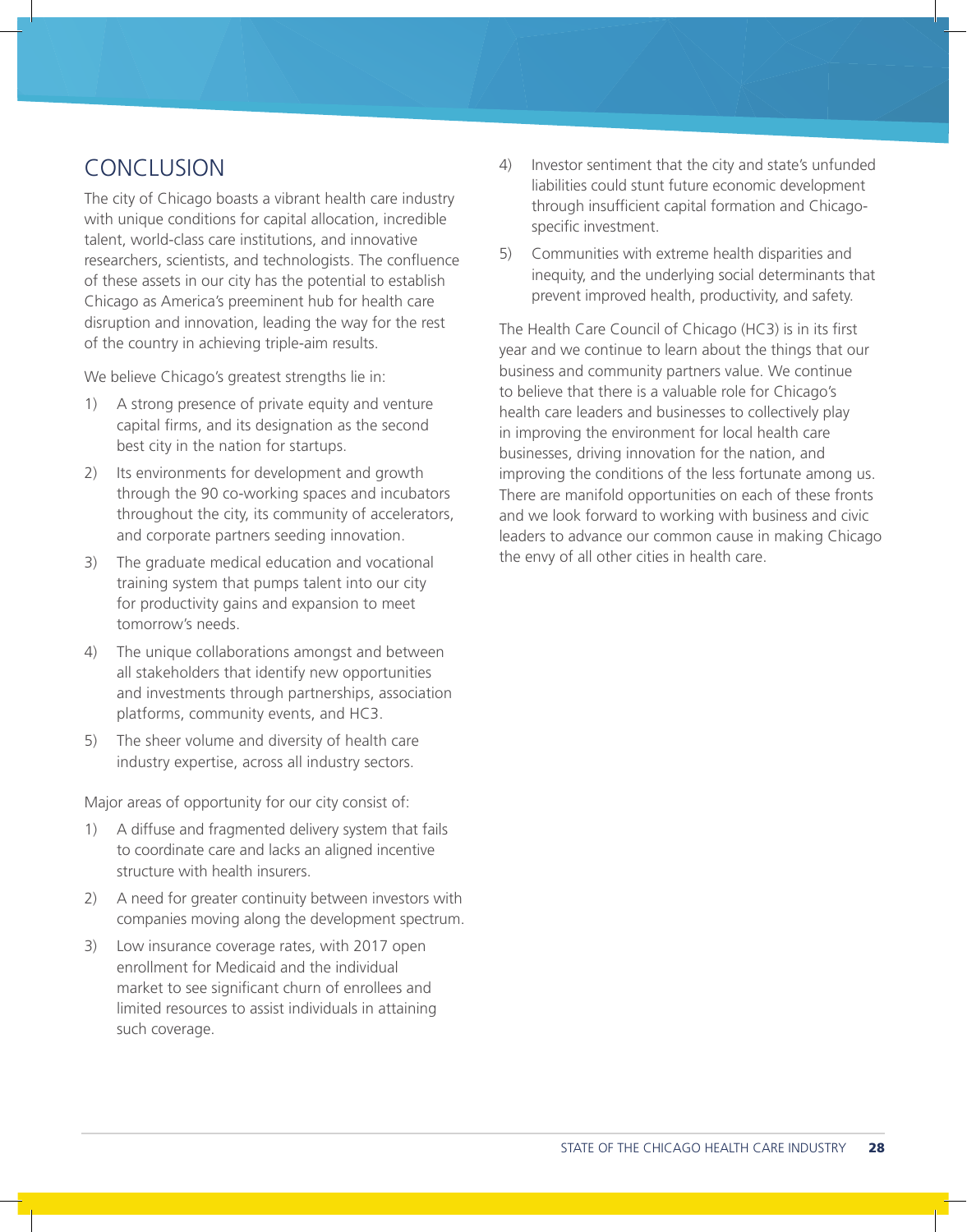# ABOUT HC3

The Health Care Council of Chicago (HC3) is a collaboration that enables Chicago health care companies to expand the intellectual, technical, human, and financial capital required to succeed in the value-based health care economy while concurrently raising Chicago's profile as an American health care epicenter. As the health care industry continues to rapidly change, HC3 works to ensure that the change is in the right direction to increase health care efficiency and improve outcomes. Through HC3, MATTER and Leavitt Partners have developed a platform to facilitate Chicago business interaction and strategic alignment. HC3 pursues this objective in four ways:

- 1. Convening Chicago's health care business executive leadership through regular programming focused on intellectual, technical, human, and financial capital in the value economy;
- 2. Expanding membership through active community engagement and ensuring strong continuity between members through unique interactions and partnerships in the market;
- 3. Developing and supporting subgroups that form around specific strategic focus areas related to programming or other ad hoc interests; and,
- 4. Supporting new business development and innovation in Chicago by serving as a collaborative platform that lends connections and insights to Chicago's rapidly growing startup community and the underlying providers of capital.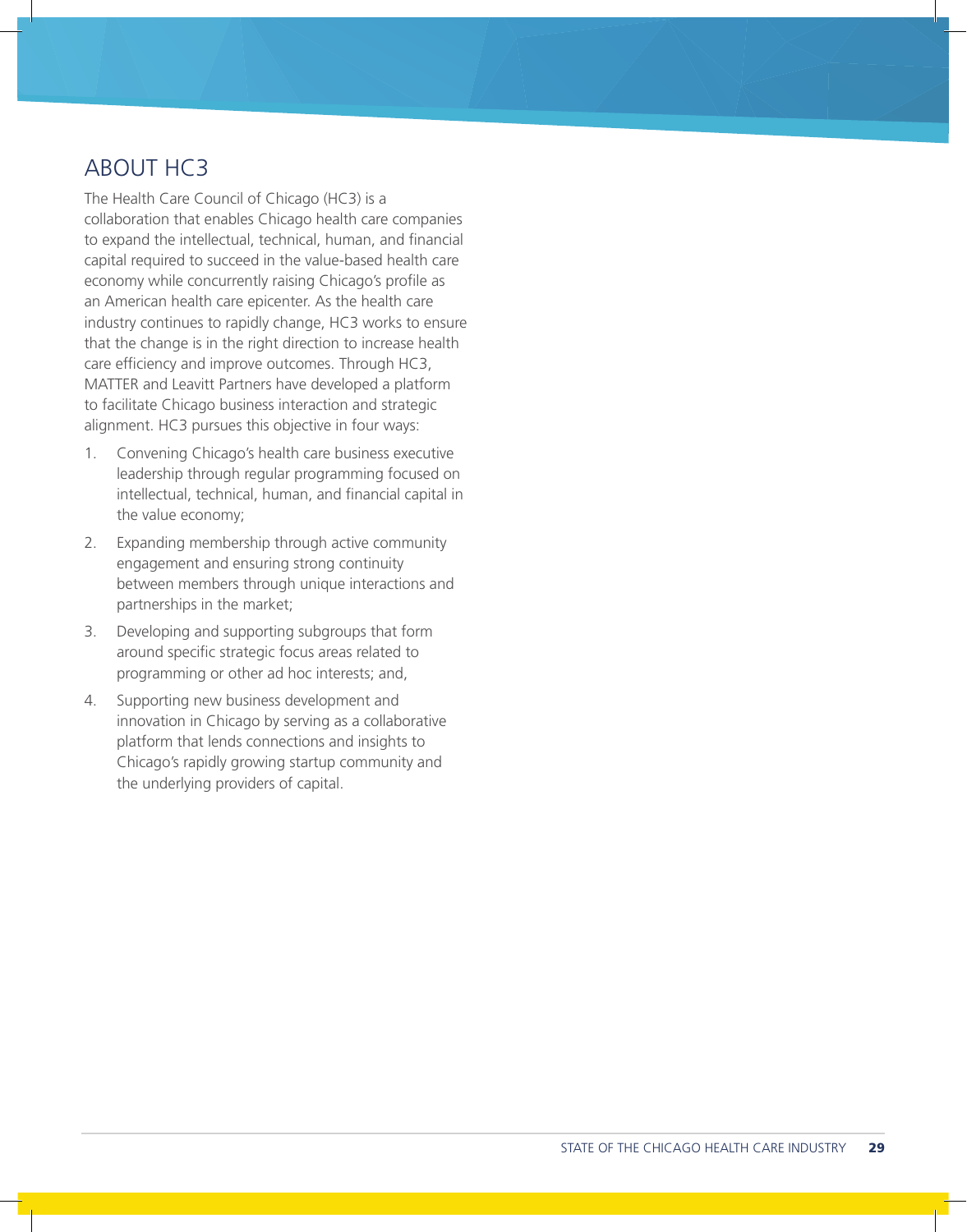# **REFERENCES**

- CNBC, June 30, 2017.
- Chicago Tribune, June 30, 2017.
- US Department of Commerce, Bureau of Economic Analysis, 2015 data.
- World Business Chicago Chicagoland Health Care Services, Biotechnology, and Medical Technology profiles, updated April 2017
- 5 Illinois Hospital Association Economic Impact Report, 2016. For purposes of this report, Illinois data is used when Chicago-specific information is not available.
- American Hospital Association; hospitals included are U.S. Community Hospitals, defined as non-federal, short-term, general, and other special hospitals.
- World Business Chicago, Health Services Report, Updated Oct. 2016.
- M&As are examined by the Department of Justice and Federal Trade Commission (FTC) to determine impacts on competition, as measured by the Herfindahl-Hirschman Index (HHI). The HHI index measures market concentration which informs how competitive the market might be. A score closer to 1 means that a few companies own a large share of the market (less competitive). A score closer to 0 means that many companies own a small share of the market (more competitive). The HHI of Chicago (.0509)—calculated using patient net revenue—reflects that competition in the Chicago area is relatively more robust than the national average (.3183).
- 9 Illinois Health Market Review, 2016.
- Data includes Full Benefit ACA Medicaid Recipients with Eligibility through February 28th, 2017 (based on data through June 9th, 2017). Data extracted from the Illinois Healthcare and Family Services Enterprise Data Warehouse.
- Similar to the provider space, the Chicago's HHI score (.1322) for the Medicare Advantage marketplace was more competitive than the national average (.3783).
- Crain's Chicago Business, August 2016.
- Bloomberg Data as of July 18, 2017.
- Bloomberg News May 5, 2017.
- Modern Healthcare, February 2017.
- Illinois currently contracts with 12 private companies that operate in four different programs: the Family Health Plan Program (serves children, parents, and Medicaid expansion enrollees); the Integrated Care Program (serves seniors and persons with disabilities that are not dually eligible for Medicare); the Managed Long Term Services and Supports Program (serves seniors and persons with disabilities who have full Medicaid and Medicare benefits); and the Medicare-Medicaid Alignment Initiatives (a CMS demonstration program that serves a dual eligible beneficiaries).
- Illinois Department of Healthcare and Family Services Five Year Enrollment History, updated June 2017.
- 18 Illinois Legislation Tracker.
- Healthy Chicago 2.0, 2016.
- Chicago Tribune, June 2, 2014.
- Modern Healthcare, October 2014.
- Crain's Chicago Business; data as of March 2017.
- Crain's Chicago Business, data as of July 2017.
- Healthy Chicago 2.0, 2016.
- Crain's Chicago Business, August 2017.
- Chicago Tribute, August 2017.
- Modern Healthcare, July 2017.
- Modern Healthcare, May 2017.
- Chicago Tribute, May 2017.
- California Healthcare Foundation, 2015
- StartUp Health Insights, Q2 2017
- StartUp Health Insights, Q2 2017
- Built in Chicago Start-up Report, 2016.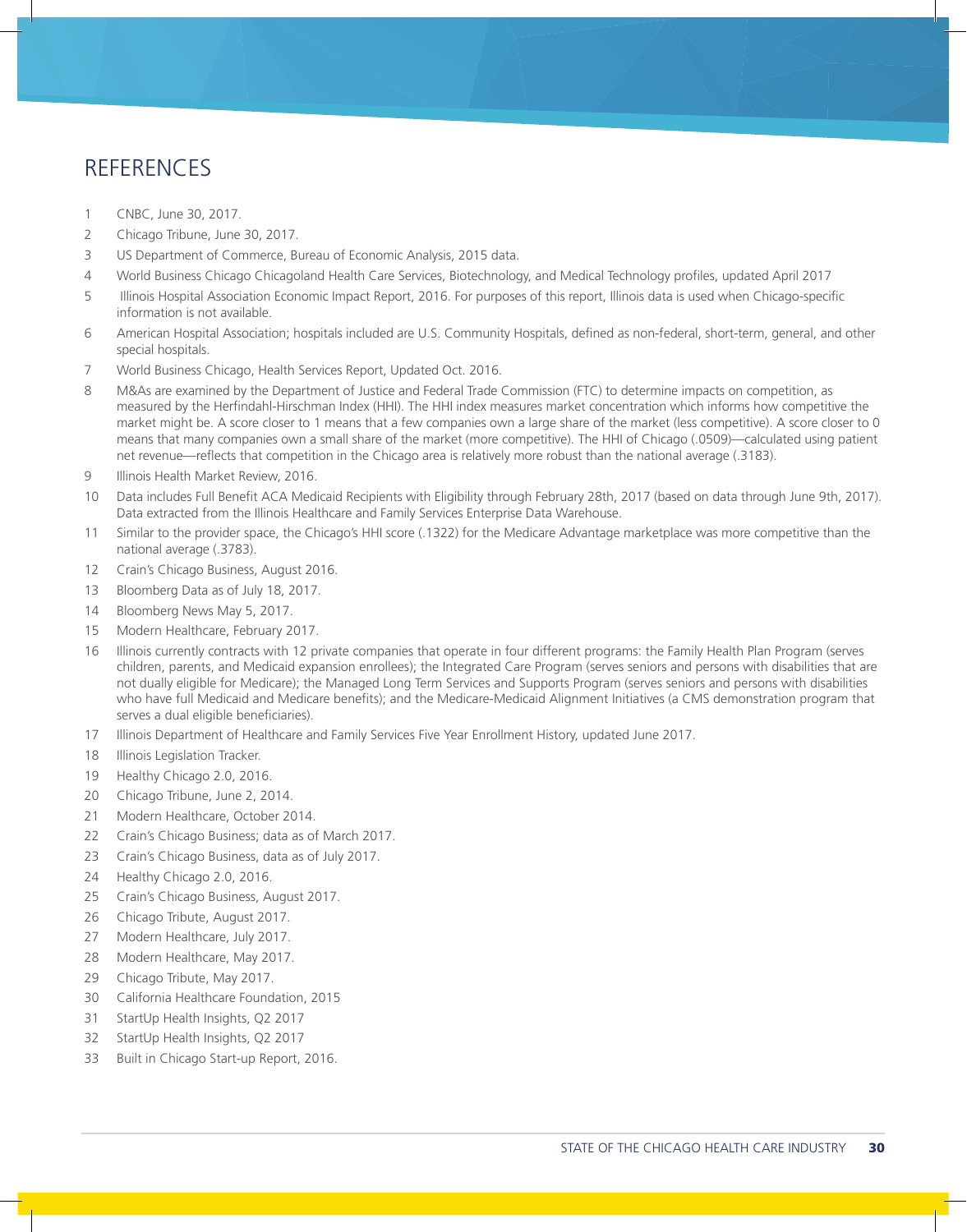# REFERENCES (CONT.)

- Healthcare IT News, June 2016
- Postmarket Management of Cybersecurity in Medical Devices, January 2016.
- Evaluate Group Research, February 2017.
- GenEng News, January 2017.
- Crain's Chicago Business, June 2017.
- Fierce Biotech, December 2016.
- Research America US Investments in Medical and Health R&D, 2013-2015 trends.
- U.S. News and World Reports, 2016.
- World Business Chicago.
- Figures reported by Crain's Business Chicago, March 2017.
- May 2016 Metropolitan and Nonmetropolitan Area Occupational Employment, U.S. Bureau of Labor Statistics. Specific occupations utilized on recommendation of The Workforce Boards of Metropolitan Chicago.
- Annals of Internal Medicine in 2010.
- Kaufman Hall & Associates, 2016.
- Crain's Chicago Business, March 2017.
- Evaluate Group Research, February 2017.
- Deloitte Life Sciences & Health Care UK Centre Outlook, 2016.
- Fortune Finance, April 2016.
- Number derived from PE firms who self-identify as "health care only" or make material deals in the space.
- Crain's Chicago Business, August 2017.
- PitchBook, Inc. Venture Ecosystem FactBook: Chicago 2017.
- CB Insights, 2016 Data.
- MATTER, 2017
- Innovation hubs or districts are defined by the Brookings Institute (2015) as, "… dense enclaves that merge the innovation and employment potential of research-oriented anchor institutions, high-growth firms, and tech and creative startups in well-designed, amenity-rich residential and commercial environments."
- Accelerators are defined as, "a fixed-term, cohort-based program, including mentorship and educational components, that culminates in a public pitch event or demo day." Cohen and Hochberg, 2014.
- The National Incubator Association defines incubators as, "organizations geared toward speeding up the growth and success of startup and early stage companies; often a good path to capital from angel investors, state governments, economic-development coalitions and other investors."
- NSF/NCSE Statistics, Higher Education Research and Development Survey, FY 2015.
- NSF/NCSE Statistics, Higher Education Research and Development Survey, FY 2015.
- Illinois Innovation, University Entrepreneurship Report, 2017.
- IMD, Facts & Figures, 2017
- According to PitchBook (2016), Chicago has the highest ROI, where 81 percent of investments yield between three and 10 times an initial investment.
- Healthy Chicago 2.0, 2016.
- Healthy Chicago 2.0, 2016.